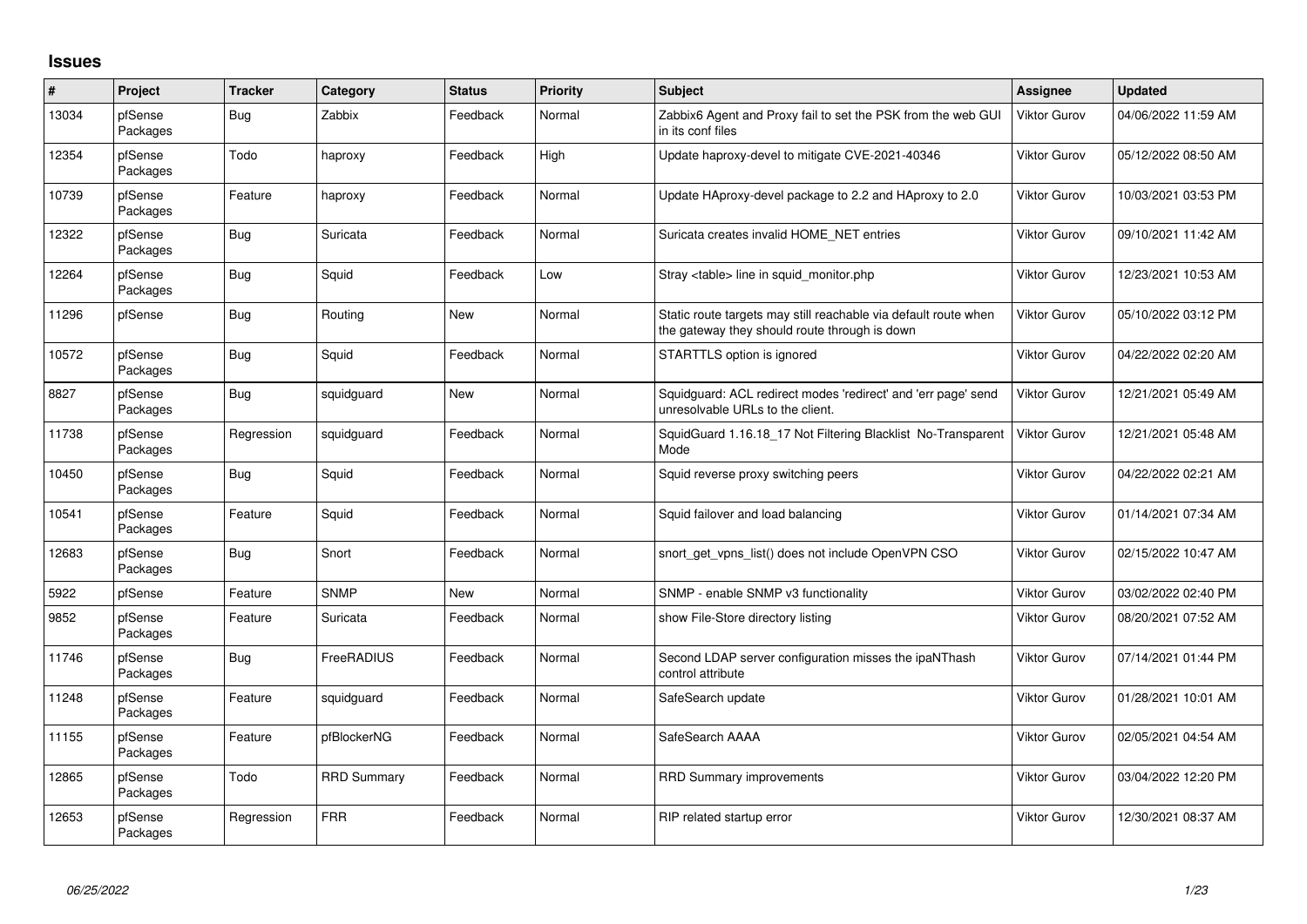| $\#$  | Project             | <b>Tracker</b> | Category      | <b>Status</b>                 | <b>Priority</b> | <b>Subject</b>                                                                                               | Assignee            | <b>Updated</b>      |
|-------|---------------------|----------------|---------------|-------------------------------|-----------------|--------------------------------------------------------------------------------------------------------------|---------------------|---------------------|
| 12351 | pfSense<br>Packages | Todo           | pfBlockerNG   | Feedback                      | Normal          | Remove non-functional feeds                                                                                  | Viktor Gurov        | 02/04/2022 02:29 PM |
| 12916 | pfSense<br>Packages | Bug            | pfBlockerNG   | <b>New</b>                    | Normal          | pfBlockerNG-devel cron job does not trigger xmlrpc sync                                                      | Viktor Gurov        | 04/11/2022 12:55 PM |
| 12706 | pfSense<br>Packages | Bug            | pfBlockerNG   | Feedback                      | Normal          | pfBlockerNG and unbound does not work after switching /var to<br>RAM disk                                    | <b>Viktor Gurov</b> | 03/24/2022 10:47 AM |
| 13209 | pfSense<br>Packages | <b>Bug</b>     | pfBlockerNG   | <b>New</b>                    | Low             | Parsing Filter log by pfBlockerNG creates IP Block log with<br>Source/Destination mixed up or wrong Direcion | Viktor Gurov        | 05/25/2022 03:50 AM |
| 12506 | pfSense<br>Packages | <b>Bug</b>     | Suricata      | Feedback                      | Normal          | Only selected instance is restarted on suppress list change                                                  | Viktor Gurov        | 12/01/2021 04:43 AM |
| 11274 | pfSense<br>Packages | <b>Bug</b>     | ntop          | Feedback                      | Normal          | ntopng https web server does not present full certificate chain                                              | Viktor Gurov        | 01/28/2021 09:51 AM |
| 11515 | pfSense<br>Packages | Bug            | node exporter | Feedback                      | Normal          | node exporter 0.18.1 1 - Unable to interact or start the service<br>from web ui                              | <b>Viktor Gurov</b> | 07/14/2021 12:37 PM |
| 11877 | pfSense             | <b>Bug</b>     | Web Interface | <b>Pull Request</b><br>Review | Very Low        | Labels and description dissapear in firewall schedule edit.php                                               | Viktor Gurov        | 05/17/2022 02:22 PM |
| 11693 | pfSense<br>Packages | <b>Bug</b>     | <b>FRR</b>    | Feedback                      | Normal          | IPv6 static routing fails                                                                                    | Viktor Gurov        | 04/26/2022 08:50 AM |
| 12762 | pfSense             | Bug            | <b>IPsec</b>  | New                           | Normal          | IPsec keep alive check ignores Child SA Start Action                                                         | Viktor Gurov        | 02/07/2022 11:21 AM |
| 12278 | pfSense<br>Packages | Regression     | Zabbix        | Feedback                      | Normal          | Invalid plugin_certificates() function name                                                                  | Viktor Gurov        | 08/19/2021 05:52 AM |
| 11343 | pfSense<br>Packages | Bug            | <b>BIND</b>   | Feedback                      | Low             | Invalid link to pfSense-pkg-bind changelog                                                                   | Viktor Gurov        | 04/05/2022 08:12 AM |
| 11091 | pfSense             | <b>Bug</b>     | Interfaces    | New                           | Normal          | Interfaces set as disabled in the configuration have an UP<br>status in the operating system at boot         | Viktor Gurov        | 05/10/2022 03:12 PM |
| 11404 | pfSense<br>Packages | Bug            | <b>FRR</b>    | Feedback                      | Normal          | Incorrect prefix/access lists migration on update                                                            | Viktor Gurov        | 02/18/2021 09:49 AM |
| 6964  | pfSense<br>Packages | <b>Bug</b>     | Suricata      | Feedback                      | Normal          | Host OS Policy Assignment broken when using "Import" or<br>"Aliases" buttons                                 | Viktor Gurov        | 08/20/2021 07:52 AM |
| 12720 | pfSense             | Bug            | Rules / NAT   | <b>Pull Request</b><br>Review | Normal          | Hide the "tag" field on non-floating tabs                                                                    | Viktor Gurov        | 01/24/2022 03:11 PM |
| 11491 | pfSense<br>Packages | <b>Bug</b>     | haproxy       | Feedback                      | Normal          | haproxy-devel v0.62_2 - startup error 'httpchk'                                                              | Viktor Gurov        | 06/22/2021 08:46 AM |
| 10779 | pfSense<br>Packages | Feature        | haproxy       | Feedback                      | Normal          | HAProxy SSL/TLS Compatibility Mode                                                                           | Viktor Gurov        | 04/22/2022 02:20 AM |
| 11135 | pfSense<br>Packages | Bug            | haproxy       | Feedback                      | High            | HAproxy OCSP reponse crontab bug                                                                             | Viktor Gurov        | 09/10/2021 11:51 AM |
| 11756 | pfSense<br>Packages | <b>Bug</b>     | haproxy       | Feedback                      | Normal          | HaProxy does not transfer backend states during reload                                                       | Viktor Gurov        | 07/14/2021 01:21 PM |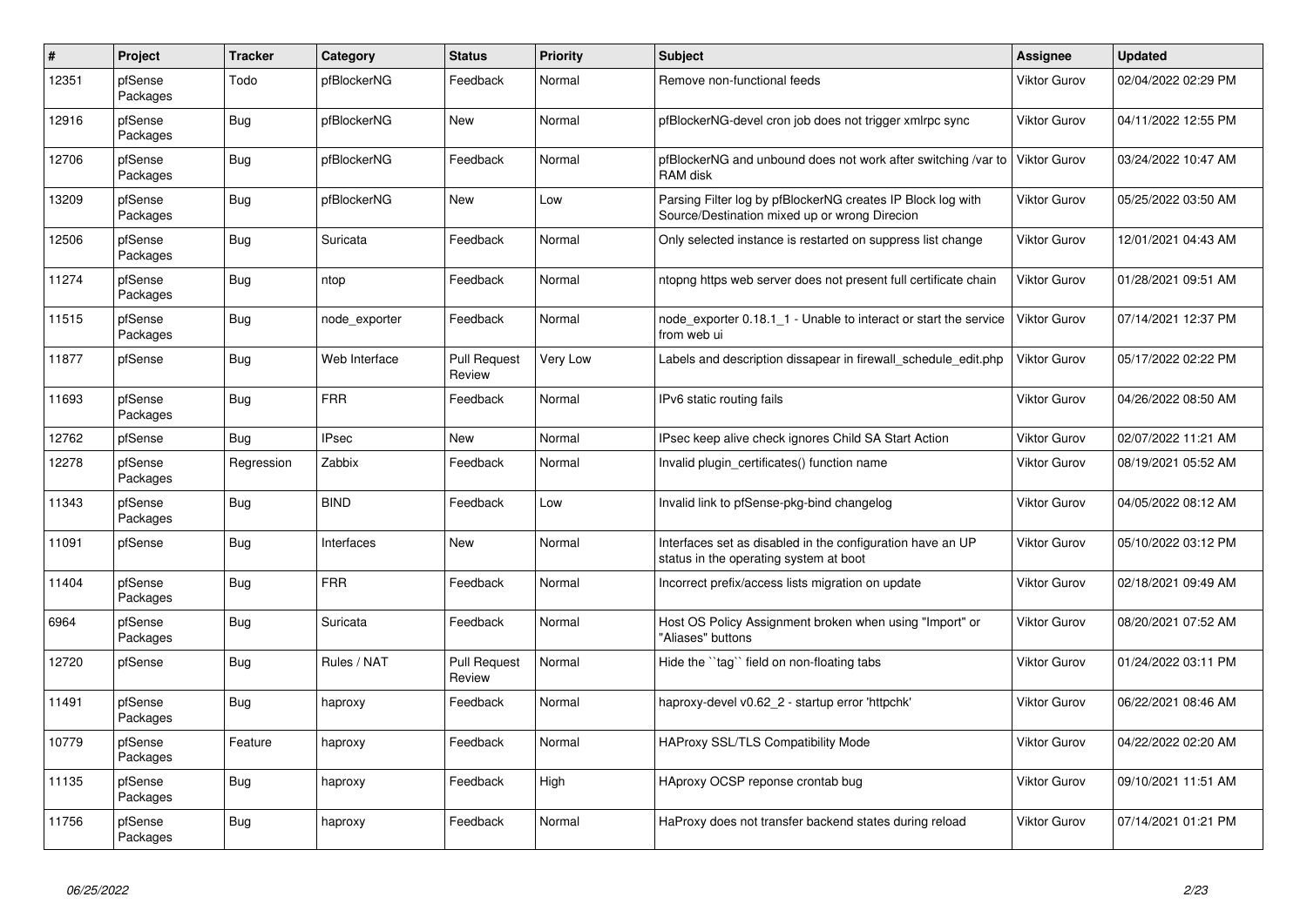| $\pmb{\#}$ | Project             | <b>Tracker</b> | Category               | <b>Status</b>                 | <b>Priority</b> | <b>Subject</b>                                                                                                                                 | Assignee            | <b>Updated</b>      |
|------------|---------------------|----------------|------------------------|-------------------------------|-----------------|------------------------------------------------------------------------------------------------------------------------------------------------|---------------------|---------------------|
| 11937      | pfSense<br>Packages | <b>Bug</b>     | haproxy                | Feedback                      | Normal          | HAproxy "Use Client-IP" option breaks Captive Portal                                                                                           | Viktor Gurov        | 06/22/2021 08:48 AM |
| 12431      | pfSense             | Todo           | Web Interface          | <b>Pull Request</b><br>Review | Normal          | GUI pages should use "POST" for AJAX calls, not "GET"                                                                                          | Viktor Gurov        | 05/17/2022 02:20 PM |
| 12225      | pfSense             | Bug            | Authentication         | <b>Pull Request</b><br>Review | Normal          | Group membership field is not needed for remote groups                                                                                         | Viktor Gurov        | 05/17/2022 02:21 PM |
| 13218      | pfSense             | Bug            | Interfaces             | <b>Pull Request</b><br>Review | Normal          | GIF-based interface MTU is assigned to parent interface on<br>boot when parent interface is a LAGG                                             | Viktor Gurov        | 05/27/2022 05:25 AM |
| 12292      | pfSense<br>Packages | Feature        | Suricata               | Feedback                      | Normal          | GeoIP look on the Alerts, Blocked and Files pages                                                                                              | Viktor Gurov        | 08/23/2021 08:16 AM |
| 11570      | pfSense             | Regression     | Gateways               | <b>Pull Request</b><br>Review | Normal          | Gateway monitoring services is not always restarted on<br>interface events, which may prevent a WAN from recovering<br>back to an online state | Viktor Gurov        | 06/22/2022 09:04 PM |
| 3132       | pfSense             | Bug            | Gateway Monitoring     | In Progress                   | Normal          | Gateway events for IPv6 affect IPv4 services and vice versa                                                                                    | Viktor Gurov        | 05/10/2022 03:10 PM |
| 12920      | pfSense             | Bug            | Gateway Monitoring     | <b>Pull Request</b><br>Review | Normal          | Gateway behavior differs when the gateway does not exist in<br>config.xml                                                                      | Viktor Gurov        | 06/12/2022 01:27 PM |
| 11961      | pfSense<br>Packages | Bug            | <b>FRR</b>             | Feedback                      | Normal          | FRR OSPF add unwanted area 0 authentication to router ospf                                                                                     | Viktor Gurov        | 09/16/2021 10:25 PM |
| 11681      | pfSense<br>Packages | Bug            | <b>FRR</b>             | Feedback                      | Normal          | FRR generates invalid BFD configuration after removing<br>interfaces                                                                           | Viktor Gurov        | 07/14/2021 04:40 PM |
| 11477      | pfSense<br>Packages | Bug            | <b>FRR</b>             | Feedback                      | Normal          | FRR does not recognize some BFD options                                                                                                        | Viktor Gurov        | 02/26/2021 10:52 PM |
| 12965      | pfSense<br>Packages | Bug            | <b>FRR</b>             | <b>Pull Request</b><br>Review | Normal          | FRR BFD peer configuration is handled incorrectly in some<br>cases                                                                             | Viktor Gurov        | 03/22/2022 08:04 AM |
| 11836      | pfSense<br>Packages | Bug            | <b>FRR</b>             | Assigned                      | Normal          | FRR ACCEPTFILTER unstable                                                                                                                      | Viktor Gurov        | 02/14/2022 07:20 AM |
| 10908      | pfSense<br>Packages | Feature        | FreeRADIUS             | Feedback                      | Normal          | FreeRADIUS server certificate not using full CA chain                                                                                          | Viktor Gurov        | 04/22/2022 02:19 AM |
| 11331      | pfSense<br>Packages | Bug            | FreeRADIUS             | Feedback                      | Normal          | FreeRADIUS latest package upgrade broke Plain Mac<br>Authentication                                                                            | Viktor Gurov        | 01/30/2021 10:08 AM |
| 12673      | pfSense             | Bug            | Dashboard              | <b>Pull Request</b><br>Review | Normal          | Firewall Logs Widget fails to update at intervals below 5<br>seconds.                                                                          | Viktor Gurov        | 05/17/2022 02:20 PM |
| 11847      | pfSense<br>Packages | Bug            | <b>FRR</b>             | Feedback                      | Normal          | Filters not applied to PEER Groups                                                                                                             | Viktor Gurov        | 07/30/2021 07:45 PM |
| 11180      | pfSense<br>Packages | <b>Bug</b>     | Filer                  | Feedback                      | Normal          | Filer run action for files on sync that wan't been modified                                                                                    | <b>Viktor Gurov</b> | 01/08/2021 07:27 AM |
| 10871      | pfSense<br>Packages | Feature        | FreeRADIUS             | Feedback                      | Normal          | Extra time period counters for SQL backend                                                                                                     | Viktor Gurov        | 04/22/2022 02:19 AM |
| 10242      | pfSense<br>Packages | Feature        | New Package<br>Request | New                           | Normal          | E2guardian Web filtering package                                                                                                               | <b>Viktor Gurov</b> | 05/30/2022 10:40 AM |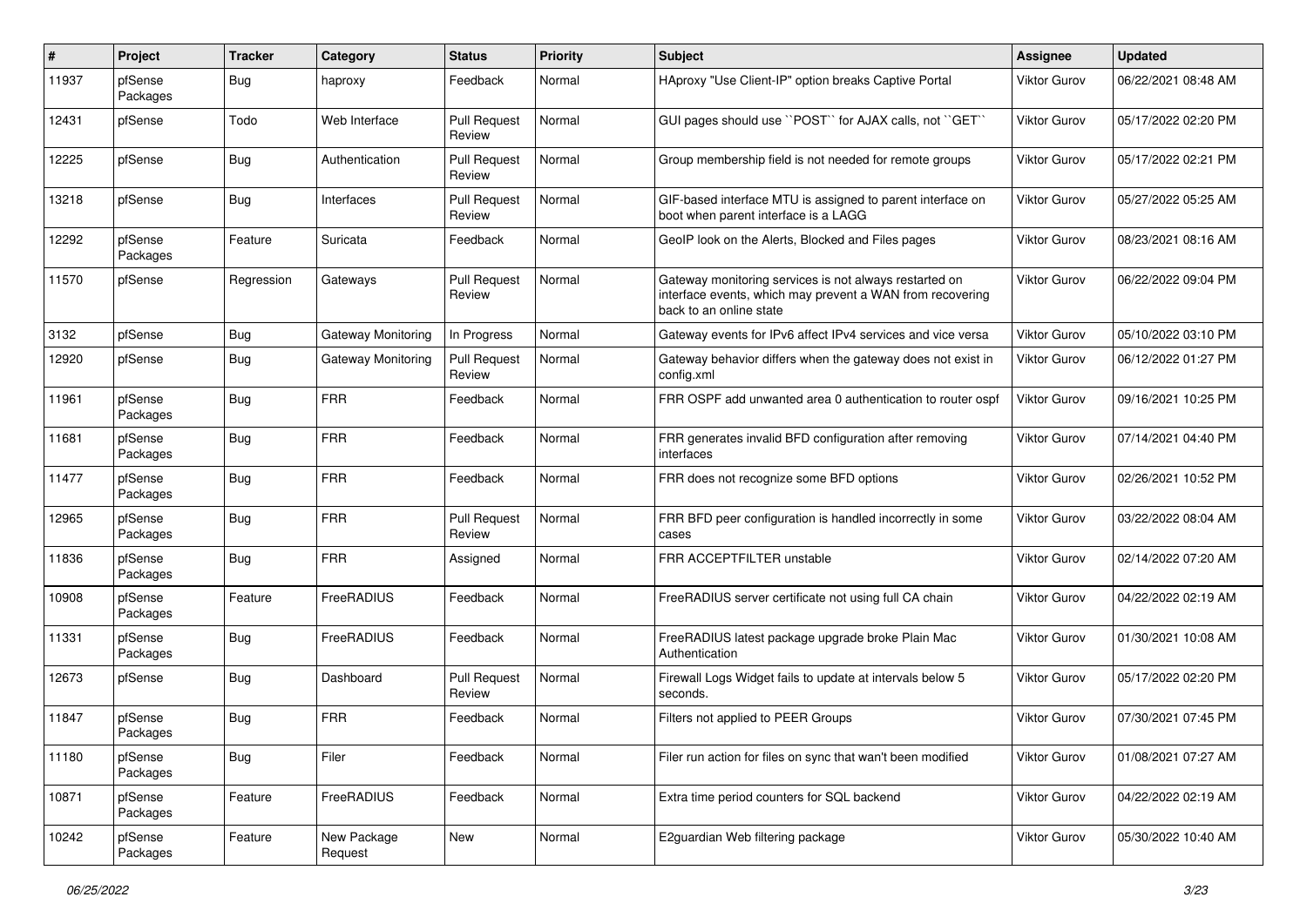| $\pmb{\#}$ | Project             | <b>Tracker</b> | Category                    | <b>Status</b>                 | <b>Priority</b> | <b>Subject</b>                                                                                           | Assignee            | <b>Updated</b>      |
|------------|---------------------|----------------|-----------------------------|-------------------------------|-----------------|----------------------------------------------------------------------------------------------------------|---------------------|---------------------|
| 11295      | pfSense<br>Packages | Feature        | pfBlockerNG                 | Feedback                      | Normal          | DNSBL IDN support                                                                                        | Viktor Gurov        | 09/10/2021 11:33 AM |
| 13217      | pfSense             | Bug            | DHCP (IPv4)                 | New                           | Normal          | dhclient using default pid file location which does not exist                                            | Viktor Gurov        | 05/26/2022 08:09 AM |
| 13102      | pfSense             | Bug            | IPsec                       | New                           | Normal          | Deleting an IPSec tunnel doesn't destroy the SA (SADs/SPDs),<br>causes crash in status_ipsec.php         | Viktor Gurov        | 05/20/2022 01:07 PM |
| 12385      | pfSense             | Bug            | <b>Virtual IP Addresses</b> | <b>Pull Request</b><br>Review | Normal          | deleteVIP() does not check 1:1 NAT and Outbound NAT rules                                                | <b>Viktor Gurov</b> | 05/17/2022 02:21 PM |
| 12909      | pfSense<br>Packages | Feature        | Suricata                    | New                           | Normal          | Convert Suricata GeoIP Lookup feature on ALERTS tab to use<br>local GeoIP2 database                      | <b>Viktor Gurov</b> | 03/07/2022 08:28 AM |
| 11054      | pfSense<br>Packages | Bug            | FreeRADIUS                  | Assigned                      | Normal          | Check Client Certificate CN not working as described                                                     | Viktor Gurov        | 12/14/2021 07:22 AM |
| 12206      | pfSense<br>Packages | Bug            | <b>NET-SNMP</b>             | Feedback                      | Normal          | Certificate Manager page doesn't show Net-SNMP used<br>certificates                                      | Viktor Gurov        | 12/30/2021 09:40 AM |
| 12036      | pfSense<br>Packages | Bug            | Zabbix                      | Feedback                      | Normal          | Certificate Manager page do not show Zabbix used certificates                                            | Viktor Gurov        | 07/15/2021 11:46 AM |
| 11388      | pfSense<br>Packages | <b>Bug</b>     | FreeRADIUS                  | Feedback                      | Normal          | Captive Portal authentication error with MySQL backend                                                   | <b>Viktor Gurov</b> | 02/10/2021 08:54 AM |
| 4088       | pfSense<br>Packages | Bug            | squidguard                  | Feedback                      | Normal          | Buggy squidgurd config file is created                                                                   | Viktor Gurov        | 01/28/2021 10:01 AM |
| 13225      | pfSense             | Bug            | Interfaces                  | New                           | Normal          | Bridges with QinQ interfaces not properly set up at boot                                                 | Viktor Gurov        | 05/27/2022 08:19 AM |
| 2386       | pfSense             | Feature        | Interfaces                  | <b>Pull Request</b><br>Review | Normal          | Bridge member that is not an assigned interface                                                          | Viktor Gurov        | 12/02/2020 06:01 AM |
| 12869      | pfSense<br>Packages | Bug            | <b>BIND</b>                 | Feedback                      | Normal          | Bind DNS Package AAAA filtering Broken on new ZFS Installs                                               | <b>Viktor Gurov</b> | 03/09/2022 12:38 PM |
| 13002      | pfSense<br>Packages | Regression     | <b>BIND</b>                 | Feedback                      | Normal          | BIND 9.16_13 could not find existing DNSSEC keys at<br>/cf/named/etc/namedb/keys due to directory change | <b>Viktor Gurov</b> | 03/31/2022 12:14 PM |
| 12167      | pfSense<br>Packages | <b>Bug</b>     | <b>FRR</b>                  | Feedback                      | Normal          | BGP TCP setkey not set if neighbor is in peer group                                                      | <b>Viktor Gurov</b> | 09/16/2021 09:38 AM |
| 9982       | pfSense<br>Packages | Feature        | Squid                       | Feedback                      | Normal          | basic_Idap_auth TLS connection                                                                           | Viktor Gurov        | 04/22/2022 02:21 AM |
| 11098      | pfSense<br>Packages | Bug            | Backup                      | Feedback                      | Normal          | Backup Files and Directories plugin crashes firewall if /root<br>specified as backup location            | Viktor Gurov        | 12/23/2021 10:45 AM |
| 12101      | pfSense<br>Packages | Bug            | arpwatch                    | Assigned                      | Normal          | ArpWatch Suppression Mac for "flip-flop" not suppressing                                                 | <b>Viktor Gurov</b> | 10/09/2021 07:19 PM |
| 12281      | pfSense<br>Packages | Feature        | Nut                         | New                           | Normal          | Add support for Telegram/Pushover notifications                                                          | <b>Viktor Gurov</b> | 01/24/2022 07:25 AM |
| 9721       | pfSense<br>Packages | Feature        | Squid                       | Feedback                      | Normal          | add squidclient -h 127.0.0.1 mgr:info output to Diagnostics /<br>Squid and status.php                    | Viktor Gurov        | 04/22/2022 02:21 AM |
| 12285      | pfSense<br>Packages | Feature        | Suricata                    | In Progress                   | Normal          | Add more EVE Logged Traffic protocols                                                                    | Viktor Gurov        | 08/20/2021 08:22 AM |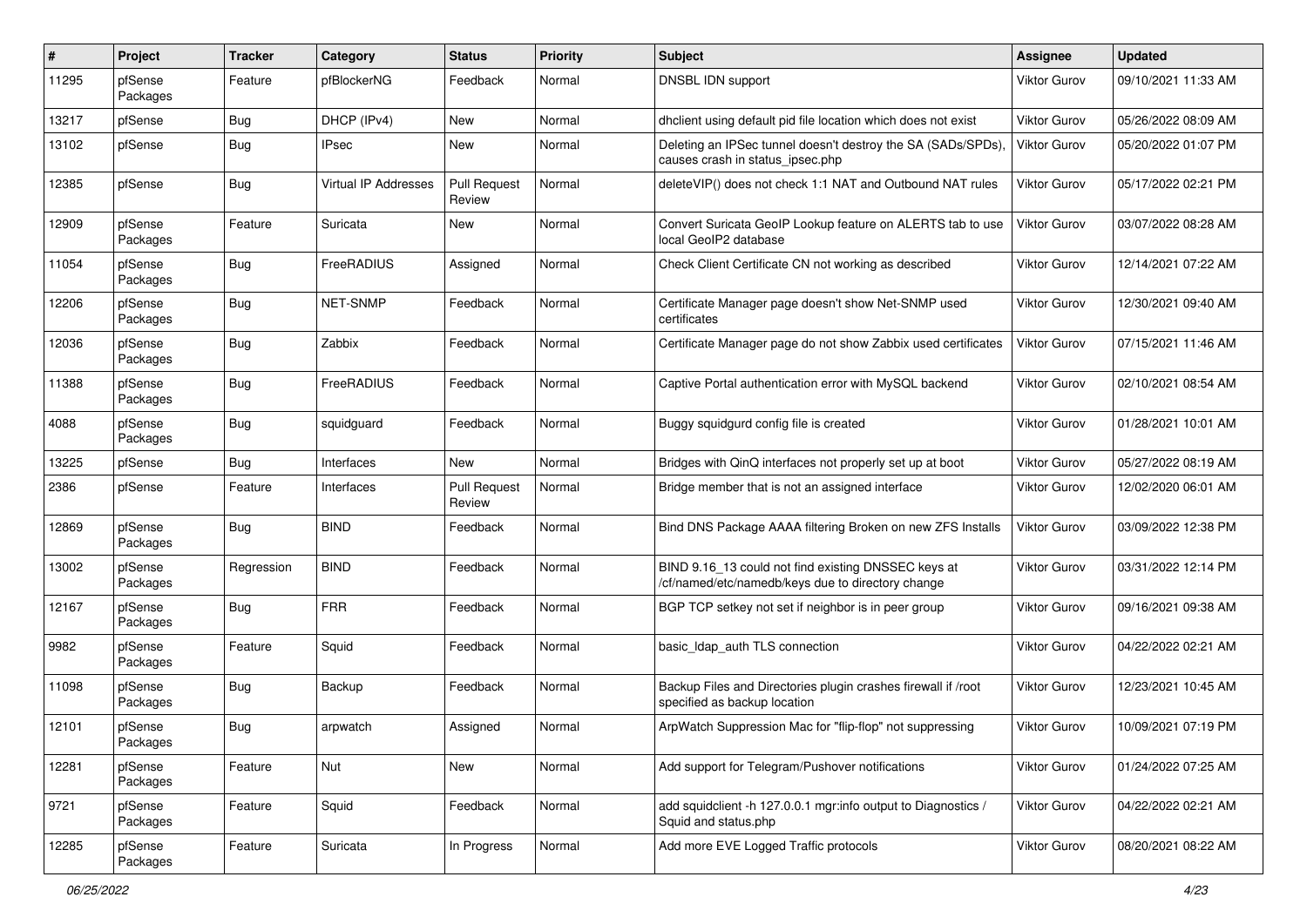| #     | Project             | <b>Tracker</b> | Category                | <b>Status</b>                 | <b>Priority</b> | <b>Subject</b>                                                                        | Assignee                       | <b>Updated</b>      |
|-------|---------------------|----------------|-------------------------|-------------------------------|-----------------|---------------------------------------------------------------------------------------|--------------------------------|---------------------|
| 13135 | pfSense<br>Packages | Feature        | pfBlockerNG             | New                           | Normal          | Add dibdot DoH-IP-blocklists feeds                                                    | Viktor Gurov                   | 05/08/2022 01:50 AM |
| 10872 | pfSense<br>Packages | Feature        | Suricata                | Feedback                      | Normal          | Add adjustable notification for Severity Alert                                        | Viktor Gurov                   | 08/20/2021 07:52 AM |
| 12623 | pfSense<br>Packages | <b>Bug</b>     | <b>ACME</b>             | <b>New</b>                    | Normal          | acme.sh package   DNS-ISPConfig settings                                              | Viktor Gurov                   | 03/10/2022 03:42 PM |
| 12670 | pfSense<br>Packages | <b>Bug</b>     | <b>ACME</b>             | <b>New</b>                    | Normal          | ACME package writes credentials to system log                                         | Viktor Gurov                   | 03/07/2022 10:58 AM |
| 11210 | pfSense<br>Packages | Feature        | Suricata                | Feedback                      | Normal          | 3rd party rulesets                                                                    | <b>Viktor Gurov</b>            | 11/24/2021 04:21 AM |
| 8794  | pfSense             | Feature        | <b>NTPD</b>             | New                           | Normal          | NTP authentiction                                                                     | Tod L                          | 08/05/2021 01:20 AM |
| 13298 | pfSense             | Bug            | Dynamic DNS             | <b>Pull Request</b><br>Review | Normal          | Dynv6 does not check response code when updating                                      | <b>Tiago Beling</b><br>d'Avila | 06/24/2022 07:47 AM |
| 13114 | pfSense<br>Packages | Bug            | <b>BIND</b>             | Feedback                      | Normal          | BIND calls rndc in rc stop when named is not running                                  | <b>Stuart Wyatt</b>            | 05/04/2022 12:41 PM |
| 11352 | pfSense             | Bug            | FreeBSD                 | <b>New</b>                    | Low             | CTF types > 2^15 in the pfSense kernel config results in<br>DTrace failing            | Scott Long                     | 03/17/2021 02:52 AM |
| 8179  | pfSense             | Bug            | DHCP (IPv4)             | Feedback                      | Normal          | Incorrect reverse DNS zone in DHCP server config for<br>non-octet-aligned subnet mask | Renato Botelho                 | 02/09/2022 11:17 PM |
| 11545 | pfSense             | Regression     | Interfaces              | Feedback                      | Normal          | Primary interface address is not always used when VIPs are<br>present                 | Reid Linnemann                 | 06/24/2022 10:25 AM |
| 13282 | pfSense Plus        | <b>Bug</b>     | Aliases / Tables        | <b>New</b>                    | Normal          | FQDN Aliases Break if an Invalid Domain is Present in the<br>Chain                    | Reid Linnemann                 | 06/18/2022 03:12 PM |
| 1831  | pfSense             | Feature        | Captive Portal          | <b>New</b>                    | Normal          | Captive portal IPv6 support                                                           | Reid Linnemann                 | 05/25/2022 07:57 AM |
| 13226 | pfSense             | Bug            | Captive Portal          | Confirmed                     | Normal          | Captive Portal doesn't disconnect established OpenVPN link                            | Reid Linnemann                 | 05/30/2022 10:38 AM |
| 13215 | pfSense             | Bug            | Captive Portal          | Assigned                      | Normal          | Allowed MAC/IP/Hostname traffic counts for authorized users                           | Reid Linnemann                 | 05/31/2022 05:31 PM |
| 9296  | pfSense             | <b>Bug</b>     | Aliases / Tables        | Confirmed                     | Low             | Alias content is sometimes incomplete when mixing FQDN and<br>IP address              | Reid Linnemann                 | 06/18/2022 03:12 PM |
| 4451  | pfSense             | <b>Bug</b>     | DHCP (IPv4)             | <b>New</b>                    | Low             | Status DHCP Leases shows double entries for static entries<br>without IP address      | <b>Phillip Davis</b>           | 05/21/2022 04:55 PM |
| 7216  | pfSense             | Feature        | Web Interface           | <b>New</b>                    | Normal          | Allow user to choose date display format                                              | <b>Phillip Davis</b>           | 02/02/2018 04:20 PM |
| 11498 | pfSense             | Feature        | WireGuard               | <b>New</b>                    | Normal          | WireGuard does not pass multicast traffic to peer                                     | Peter Grehan                   | 03/19/2021 10:59 AM |
| 12462 | pfSense<br>Packages | Feature        | Telegraf                | <b>Pull Request</b><br>Review | Normal-package  | Telegraf: Add "devfs" to ignore_fs                                                    | Offstage Roller                | 10/18/2021 09:03 AM |
| 9970  | pfSense             | Feature        | Captive Portal          | New                           | Low             | Captive Portal and SAML2 Integration                                                  | Mauro Braggio                  | 10/12/2020 07:39 AM |
| 2693  | pfSense             | Feature        | Console Menu            | New                           | Normal          | Allow mapping mapping non-physical interfaces via console                             | Mathieu Simon                  | 11/27/2012 03:00 PM |
| 12547 | pfSense             | <b>Bug</b>     | <b>Operating System</b> | Feedback                      | Normal          | unsheduled system reboot/crash                                                        | Mateusz Guzik                  | 12/01/2021 01:20 PM |
| 12849 | pfSense             | <b>Bug</b>     | <b>Operating System</b> | New                           | Normal          | pfsync kernel crash on reboot                                                         | Mateusz Guzik                  | 02/22/2022 02:02 PM |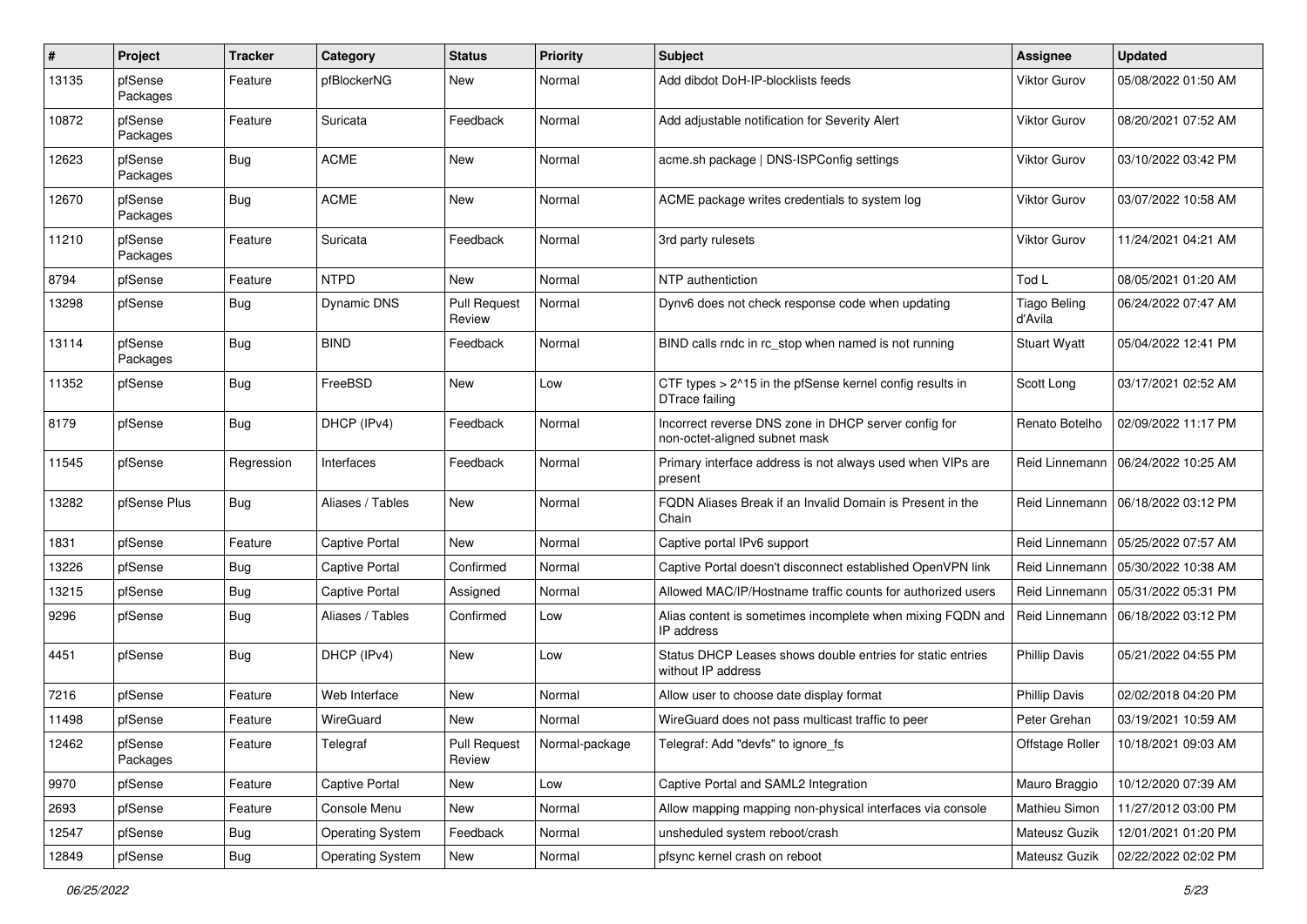| #     | Project             | <b>Tracker</b> | Category                            | <b>Status</b>                 | Priority | <b>Subject</b>                                                                                              | <b>Assignee</b>       | <b>Updated</b>      |
|-------|---------------------|----------------|-------------------------------------|-------------------------------|----------|-------------------------------------------------------------------------------------------------------------|-----------------------|---------------------|
| 12079 | pfSense             | Bug            | <b>IGMP Proxy</b>                   | New                           | Normal   | IGMPProxy: kernel panic, Sleeping thread owns a<br>non-sleepable lock                                       | Mateusz Guzik         | 05/10/2022 03:14 PM |
| 13014 | pfSense             | <b>Bug</b>     | <b>IPsec</b>                        | <b>New</b>                    | Normal   | Charon.vici can get in a bad state                                                                          | Mateusz Guzik         | 05/24/2022 05:05 PM |
| 12144 | pfSense             | <b>Bug</b>     | <b>Operating System</b>             | In Progress                   | Normal   | Bug in "df -t" filtering if two filesystems use the same<br>mountpoint                                      | Mateusz Guzik         | 09/10/2021 10:07 AM |
| 9349  | pfSense             | Bug            | <b>IPsec</b>                        | Confirmed                     | Normal   | IPSec service start/stop/restart fails after settings change                                                | Markus<br>Stockhausen | 10/30/2020 01:33 PM |
| 13243 | pfSense             | <b>Bug</b>     | OpenVPN                             | <b>Pull Request</b><br>Review | Normal   | OpenVPN status for multi-user VPN shows info icon to display<br>RADIUS rules when there are none to display | Marcos<br>Mendoza     | 06/19/2022 05:53 PM |
| 13094 | pfSense             | Feature        | Packet Capture                      | <b>Pull Request</b><br>Review | Normal   | Allow packet capture filtering in tagged packets                                                            | Marcos<br>Mendoza     | 04/24/2022 06:06 PM |
| 12494 | pfSense             | Feature        | Dynamic DNS                         | <b>Pull Request</b><br>Review | Normal   | DynDNS: make simultaneous update of IP and LegacyIP<br>possible                                             | Lukas Wiest           | 11/01/2021 08:52 AM |
| 12495 | pfSense             | Feature        | Dynamic DNS                         | <b>Pull Request</b><br>Review | Normal   | DynDNS: add deSEC IPv4&v6 simultaneos update                                                                | Lukas Wiest           | 11/01/2021 08:53 AM |
| 10708 | pfSense             | <b>Bug</b>     | Upgrade                             | <b>New</b>                    | Normal   | ZFS bootpool boot symlink issue                                                                             | Luiz Souza            | 03/08/2021 07:03 AM |
| 8611  | pfSense             | <b>Bug</b>     | Interfaces                          | In Progress                   | Normal   | unable to receive IPv6 RA's on SG-1000, default route lost                                                  | Luiz Souza            | 02/01/2021 03:31 PM |
| 4405  | pfSense             | Feature        | <b>Traffic Shaper</b><br>(ALTQ)     | In Progress                   | Normal   | Traffic shaping doesn't work when applied to a bridge interface                                             | Luiz Souza            | 02/09/2021 12:05 PM |
| 6023  | pfSense<br>Packages | <b>Bug</b>     | Suricata                            | New                           | Low      | Traffic Shaper (pfsense 2.3) Suricata V3.0 Inline Mode<br>Operation                                         | Luiz Souza            | 04/15/2016 05:59 AM |
| 10904 | pfSense             | Feature        | <b>DHCP Relay</b>                   | <b>Pull Request</b><br>Review | Normal   | Support vti interfaces in dhcrelay                                                                          | Luiz Souza            | 10/12/2020 07:35 AM |
| 4796  | pfSense             | Feature        | Routina                             | <b>New</b>                    | Normal   | Support Multiple FIBs in pfSense                                                                            | Luiz Souza            | 09/22/2017 12:12 AM |
| 6220  | pfSense             | Bug            | <b>Operating System</b>             | Confirmed                     | Normal   | state mismatch with host-initiated traffic matching binat to IP<br>not locally assigned                     | Luiz Souza            | 06/08/2016 09:23 AM |
| 7212  | pfSense             | Feature        | Hardware / Drivers                  | <b>New</b>                    | Normal   | Provide Driver for SG-1000 Crypto Accelerator                                                               | Luiz Souza            | 08/20/2019 08:46 AM |
| 10875 | pfSense             | <b>Bug</b>     | Gateways                            | <b>New</b>                    | Normal   | PPP periodic reset does not fully restore gateway group<br>round-robin functionality                        | Luiz Souza            | 11/05/2020 07:44 AM |
| 8100  | pfSense             | <b>Bug</b>     | CARP                                | New                           | Normal   | pfsync Initially Deletes States on Primary for Connections<br>Established through Secondary                 | Luiz Souza            | 02/08/2022 12:59 PM |
| 3824  | pfSense             | <b>Bug</b>     | <b>Traffic Shaper</b><br>(Limiters) | Confirmed                     | Normal   | Limiters on bridge break traffic outside locally-configured IP<br>subnets                                   | Luiz Souza            | 11/03/2016 07:16 PM |
| 7389  | pfSense             | <b>Bug</b>     | <b>Traffic Shaper</b><br>(Limiters) | In Progress                   | Normal   | Limiter does not work with transparent proxy                                                                | Luiz Souza            | 02/01/2021 03:31 PM |
| 8013  | pfSense             | <b>Bug</b>     | <b>IPsec</b>                        | <b>New</b>                    | Normal   | IPsec MSS clamping value shared for IPv4 and IPv6                                                           | Luiz Souza            | 10/28/2021 01:37 PM |
| 8964  | pfSense             | Bug            | <b>IPsec</b>                        | <b>New</b>                    | High     | IPsec async cryptography advanced setting - TCP traffic not<br>passing through                              | Luiz Souza            | 12/08/2020 12:09 PM |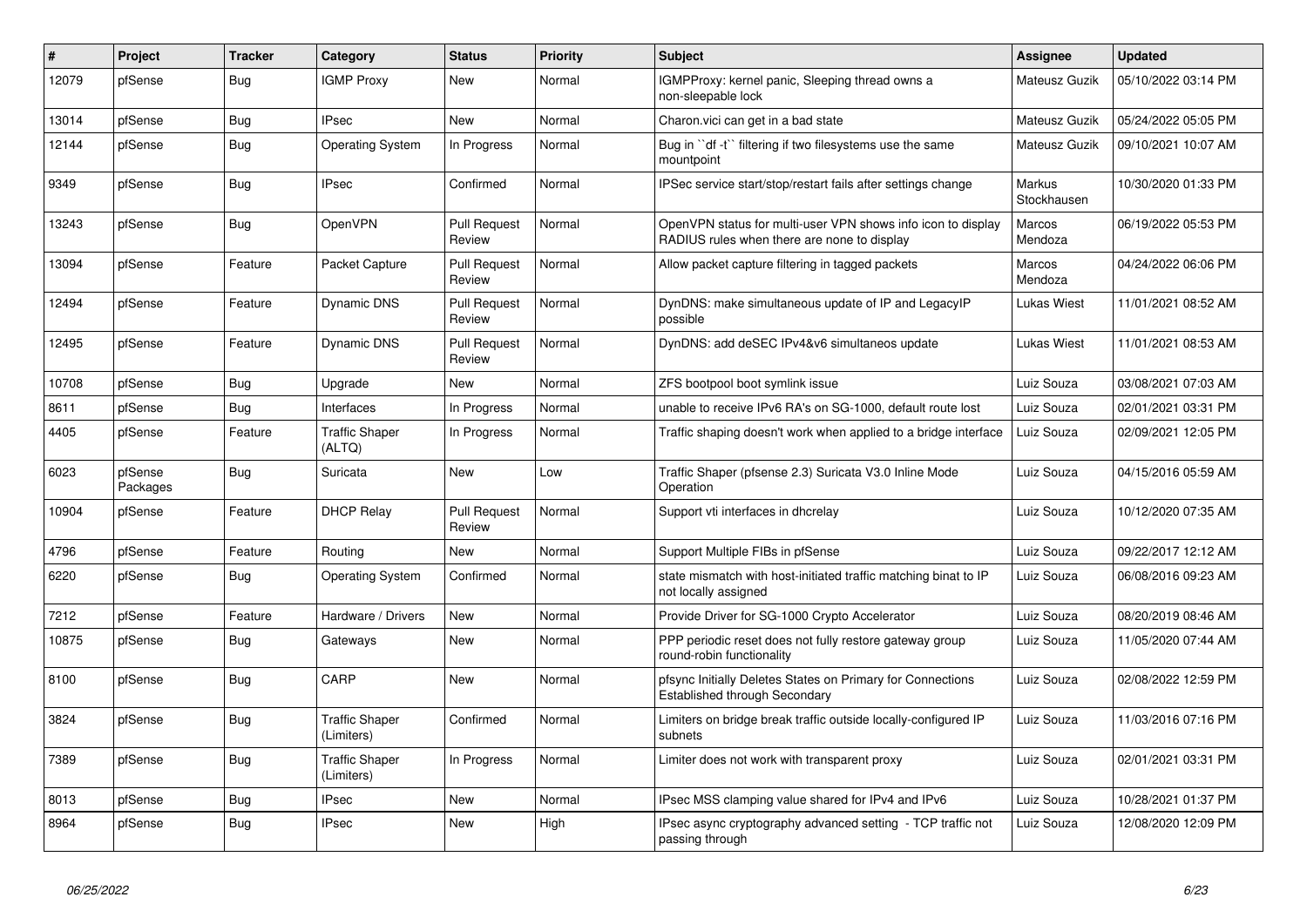| #     | Project             | <b>Tracker</b> | Category                     | <b>Status</b>                 | <b>Priority</b> | <b>Subject</b>                                                                                      | <b>Assignee</b> | <b>Updated</b>      |
|-------|---------------------|----------------|------------------------------|-------------------------------|-----------------|-----------------------------------------------------------------------------------------------------|-----------------|---------------------|
| 8815  | pfSense             | Bug            | Interfaces                   | New                           | Normal          | IP addresses are removed from interfaces when link is lost and<br>either IPv4 or IPv6 is dynamic    | Luiz Souza      | 07/21/2021 07:49 AM |
| 11626 | pfSense Plus        | <b>Bug</b>     | Authentication               | New                           | Normal          | Google LDAP connection failed due to lack of SNI for TLS 1.3                                        | Luiz Souza      | 06/25/2022 05:34 PM |
| 4479  | pfSense             | <b>Bug</b>     | <b>Operating System</b>      | New                           | Normal          | Firewall rules won't match GRE interface after applying IPSEC<br>transport encryption on GRE tunnel | Luiz Souza      | 08/20/2021 08:46 AM |
| 4298  | pfSense             | Bug            | <b>SNMP</b>                  | Assigned                      | Very Low        | Excessive errors from snmpd                                                                         | Luiz Souza      | 09/13/2020 08:21 AM |
| 8192  | pfSense             | Bug            | Gateway Monitoring           | New                           | Low             | dpinger - Change in ISP link-local IPv6 address drops<br>connectivity                               | Luiz Souza      | 11/05/2020 07:31 AM |
| 1819  | pfSense             | <b>Bug</b>     | <b>DNS Resolver</b>          | <b>New</b>                    | Normal          | DNS Resolver Not Registering DHCP Server Specified Domain<br>Name                                   | Luiz Souza      | 04/28/2022 01:53 PM |
| 6295  | pfSense             | Bug            | Traffic Shaper<br>(Limiters) | New                           | Normal          | Crash upon applying CODELQ to untagged parent interface<br>when also applied to daughter VLAN       | Luiz Souza      | 08/20/2019 02:44 PM |
| 8324  | pfSense             | <b>Bug</b>     | Hardware / Drivers           | New                           | Normal          | bxe cards require promisc for OSPF                                                                  | Luiz Souza      | 05/25/2020 03:19 PM |
| 6333  | pfSense             | <b>Bug</b>     | Gateway Monitoring           | Confirmed                     | Normal          | Bootup starts/restarts dpinger multiple times                                                       | Luiz Souza      | 11/16/2020 01:11 PM |
| 4406  | pfSense             | <b>Bug</b>     | <b>Operating System</b>      | Confirmed                     | Normal          | ALTQ problems with wireless cloned interfaces                                                       | Luiz Souza      | 11/19/2015 12:06 AM |
| 9123  | pfSense             | Bug            | Interfaces                   | Feedback                      | Very High       | Adding/configuring vlan on ixl-devices causes aq_add_macvlan<br>err $-53$ , ag error $14$           | Luiz Souza      | 05/16/2022 07:57 AM |
| 7235  | pfSense             | <b>Bug</b>     | <b>IPsec</b>                 | <b>New</b>                    | Normal          | 4860 has not got significant IPsec performance rising with<br>enabled HW acceleration               | Luiz Souza      | 12/18/2021 04:32 PM |
| 11797 | pfSense<br>Packages | <b>Bug</b>     | <b>Status Traffic Totals</b> | <b>New</b>                    | Normal          | Traffic Totals lost upon reboot when using a ramdisk for /var<br>and /tmp                           | John Cornwell   | 04/10/2021 06:27 PM |
| 4632  | pfSense             | Feature        | Operating System             | New                           | Normal          | Support for Multipath TCP (MPTCP)                                                                   | Jim Thompson    | 03/01/2022 05:39 AM |
| 3377  | pfSense             | Feature        | Captive Portal               | <b>New</b>                    | Normal          | OAuth2 authentication in captive portal                                                             | Jim Thompson    | 10/19/2020 09:13 AM |
| 6742  | pfSense             | Feature        | Authentication               | <b>New</b>                    | Normal          | OAuth2 authentication for OpenVPN (and for FreeRadius)                                              | Jim Thompson    | 10/19/2020 09:19 AM |
| 5616  | pfSense             | Feature        | <b>Wireless</b>              | <b>New</b>                    | Normal          | <b>Incorrect Wireless Channel</b>                                                                   | Jim Thompson    | 10/09/2016 03:33 PM |
| 8852  | pfSense Docs        | Correction     | DHCP                         | New                           | Normal          | [feedback form] Unclear about "Client Identifier" in a static<br>mapping                            | Jim Pingle      | 09/23/2020 02:30 PM |
| 13108 | pfSense Docs        | Todo           | Installation /<br>Upgrades   | <b>New</b>                    | Normal          | ZFS filesystem implications                                                                         | Jim Pingle      | 04/27/2022 03:18 PM |
| 7248  | pfSense             | Feature        | <b>IPsec</b>                 | <b>New</b>                    | Normal          | Web UI for IPSec settings should warn about poor security<br>choices                                | Jim Pingle      | 10/31/2019 12:15 PM |
| 13272 | pfSense             | Bug            | Captive Portal               | <b>Pull Request</b><br>Review | Very Low        | Voucher CSV output has leading space before voucher code                                            | Jim Pingle      | 06/13/2022 10:27 AM |
| 10821 | pfSense Docs        | Correction     | General                      | <b>New</b>                    | Normal          | Use neutral language alternatives                                                                   | Jim Pingle      | 09/23/2020 10:43 AM |
| 9370  | pfSense Docs        | Correction     | General                      | In Progress                   | Normal          | Update old screenshots                                                                              | Jim Pingle      | 12/03/2021 09:55 AM |
| 13229 | pfSense Docs        | Todo           | Captive Portal               | Feedback                      | Normal          | Update documentation for IPFW to PF transition for Limiters<br>and Captive Portal                   | Jim Pingle      | 05/27/2022 03:04 PM |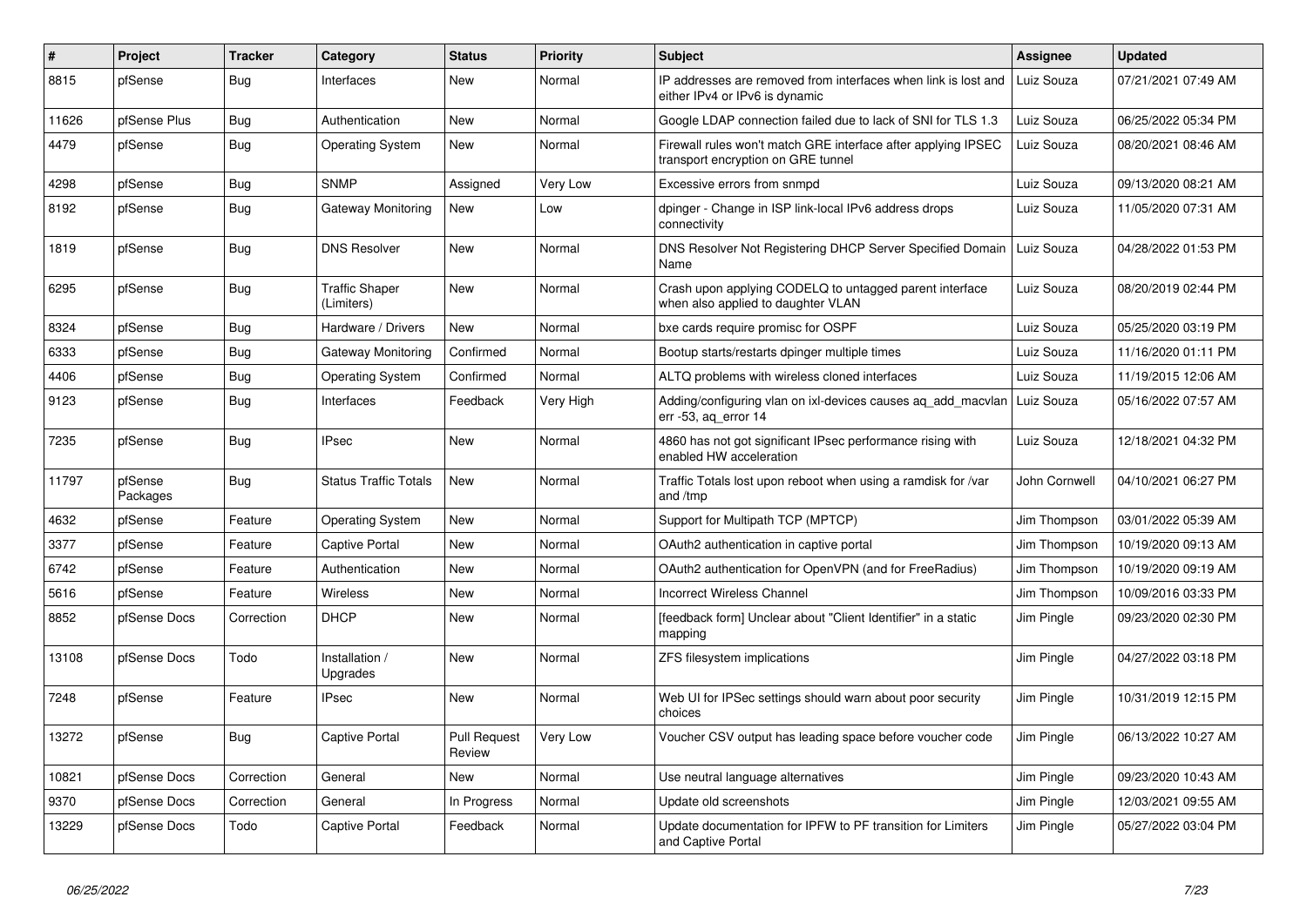| #     | Project             | <b>Tracker</b>     | Category                 | <b>Status</b>                 | <b>Priority</b> | <b>Subject</b>                                                                                    | <b>Assignee</b> | <b>Updated</b>      |
|-------|---------------------|--------------------|--------------------------|-------------------------------|-----------------|---------------------------------------------------------------------------------------------------|-----------------|---------------------|
| 13245 | pfSense             | Feature            | Aliases / Tables         | <b>Pull Request</b><br>Review | Normal          | Type column on Alias lists                                                                        | Jim Pingle      | 06/06/2022 07:09 AM |
| 11301 | pfSense<br>Packages | Feature            | <b>FRR</b>               | Feedback                      | Normal          | Switch FRR to use default rc file as a service control base                                       | Jim Pingle      | 01/28/2021 09:35 AM |
| 6569  | pfSense             | Feature            | <b>NTPD</b>              | <b>New</b>                    | Normal          | Support Rockwell ZODIAC binary protocol (Jupiter receiver) for<br>high precision                  | Jim Pingle      | 07/18/2016 11:45 AM |
| 9335  | pfSense<br>Packages | Bug                | haproxy                  | Feedback                      | Normal          | Stored XSS in HAProxy / haproxy_listeners_edit.php                                                | Jim Pingle      | 02/18/2019 09:35 AM |
| 13255 | pfSense<br>Packages | Todo               | OpenVPN Client<br>Export | <b>New</b>                    | Normal          | Set PKCS#12 algorithm when exporting OpenVPN ZIP or<br>Windows bundles                            | Jim Pingle      | 06/08/2022 10:37 AM |
| 12811 | pfSense             | Bug                | Gateway Monitoring       | <b>New</b>                    | Normal          | Services are not restarted when PPP interfaces connect                                            | Jim Pingle      | 05/31/2022 05:34 PM |
| 13258 | pfSense             | Bug                | Console Menu             | <b>Pull Request</b><br>Review | Low             | secret menu option 100                                                                            | Jim Pingle      | 06/12/2022 01:44 PM |
| 12963 | pfSense<br>Packages | Feature            | Nmap                     | Feedback                      | Normal          | Run nmap scans in the background                                                                  | Jim Pingle      | 06/06/2022 06:55 PM |
| 13228 | pfSense             | <b>Bug</b>         | Interfaces               | <b>New</b>                    | Normal          | Recovering interface gateway may not be added back into<br>gateway groups and rules when expected | Jim Pingle      | 05/28/2022 01:14 PM |
| 12549 | pfSense             | Regression         | <b>IPsec</b>             | New                           | Normal          | Per-user Mobile IPsec settings are not applied to connecting<br>mobile clients                    | Jim Pingle      | 04/26/2022 07:50 AM |
| 13054 | pfSense             | Feature            | Package System           | New                           | Normal          | Package plugin hook for web server configuration stanzas                                          | Jim Pingle      | 04/12/2022 03:04 PM |
| 13089 | pfSense             | Bug                | OpenVPN                  | <b>New</b>                    | Normal          | OpenVPN: fix some netbios options were preserved even if teh<br>Netbios option was unchecked      | Jim Pingle      | 04/22/2022 11:06 AM |
| 13085 | pfSense             | Feature            | OpenVPN                  | <b>Pull Request</b><br>Review | Normal          | OpenVPN: expose NBDD servers in GUI + fix GUI bugs                                                | Jim Pingle      | 04/22/2022 11:09 AM |
| 13090 | pfSense             | Bug                | OpenVPN                  | New                           | Normal          | OpenVPN: do not use legacy deprecated netbios settings                                            | Jim Pingle      | 04/22/2022 11:19 AM |
| 8380  | pfSense             | Bug                | OpenVPN                  | New                           | Normal          | OpenVPN RADIUS password length is not constant                                                    | Jim Pingle      | 07/17/2020 11:46 AM |
| 13211 | pfSense Docs        | <b>New Content</b> | OpenVPN                  | Feedback                      | Normal          | OpenVPN DCO Documentation                                                                         | Jim Pingle      | 06/15/2022 10:42 AM |
| 13088 | pfSense             | Bug                | OpenVPN                  | New                           | Normal          | OpenVPN Client Overrides: properly hide/show form fields                                          | Jim Pingle      | 06/08/2022 09:15 AM |
| 12475 | pfSense<br>Packages | <b>Bug</b>         | OpenVPN Client<br>Export | Feedback                      | Normal          | OpenVPN Client Export does not show certificate without<br>private key                            | Jim Pingle      | 02/17/2022 08:24 AM |
| 84    | pfSense             | Feature            | Web Interface            | <b>New</b>                    | Low             | Nightly Filter Summary E-Mail                                                                     | Jim Pingle      | 04/03/2010 06:22 PM |
| 11539 | pfSense             | Bug                | <b>IPsec</b>             | Feedback                      | Normal          | Mobile IPsec "split_include" value of 0.0.0.0/0 causes some<br>clients to fail                    | Jim Pingle      | 05/23/2022 12:33 AM |
| 8315  | pfSense<br>Packages | <b>Bug</b>         | Mail report              | Feedback                      | Normal          | Mail Report mail_report_send() behavior different than<br>notify_via_smtp()                       | Jim Pingle      | 09/24/2019 10:12 AM |
| 12335 | pfSense             | <b>Bug</b>         | <b>IPsec</b>             | New                           | Normal          | IPsec DNS inefficiency                                                                            | Jim Pingle      | 04/26/2022 07:50 AM |
| 13189 | pfSense Plus        | Todo               | OpenVPN                  | Feedback                      | Normal          | Input validation should reject the combination of DCO and P2P<br>mode                             | Jim Pingle      | 05/26/2022 10:50 AM |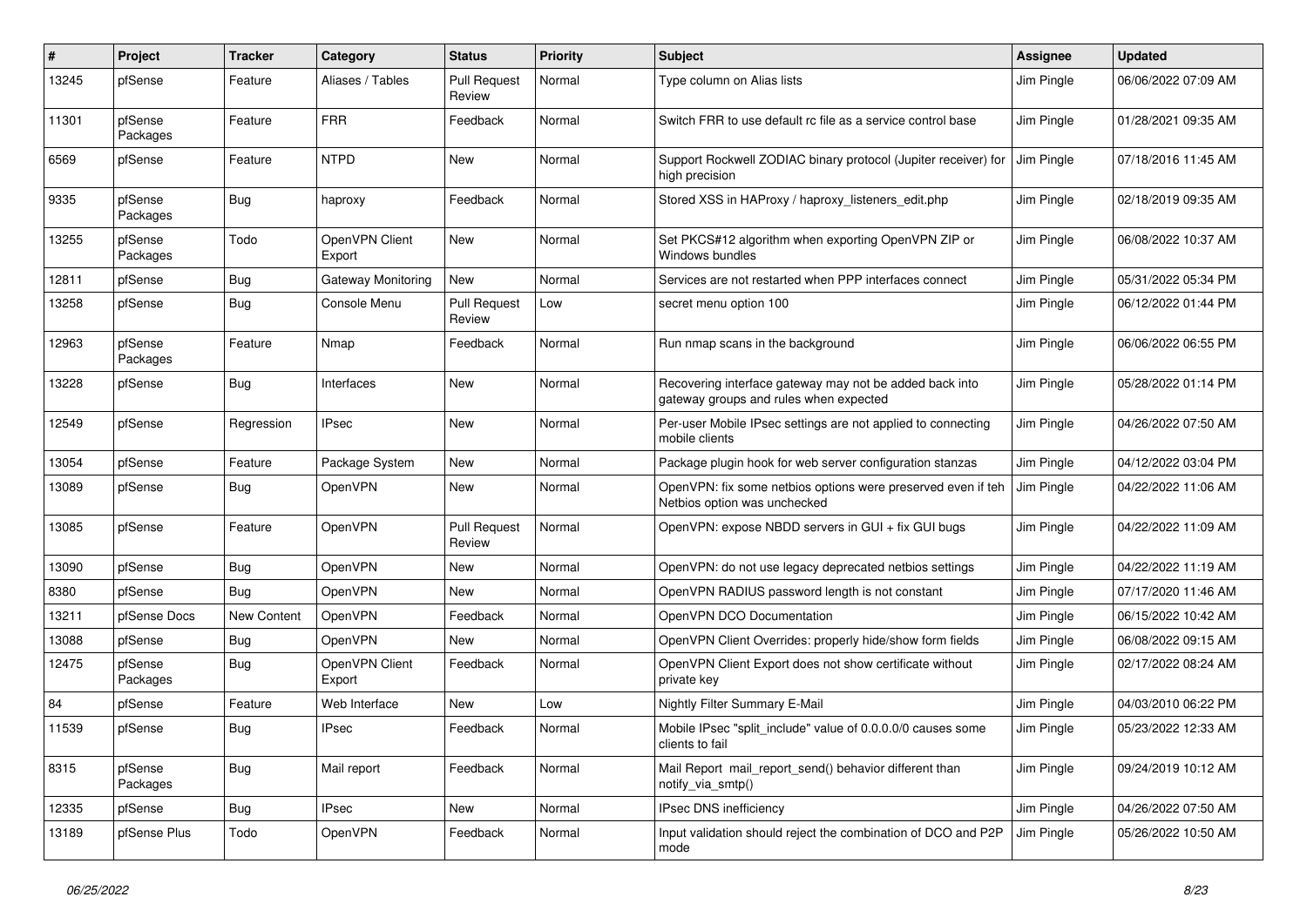| $\pmb{\#}$ | Project             | <b>Tracker</b>     | Category              | <b>Status</b>                 | <b>Priority</b> | <b>Subject</b>                                                                                | <b>Assignee</b> | <b>Updated</b>      |
|------------|---------------------|--------------------|-----------------------|-------------------------------|-----------------|-----------------------------------------------------------------------------------------------|-----------------|---------------------|
| 10482      | pfSense Docs        | Correction         | Virtualization        | <b>New</b>                    | Normal          | In AWS, Get System Log may not show output and Get<br>Instance Screenshot may need to be used | Jim Pingle      | 04/20/2020 09:07 AM |
| 11345      | pfSense<br>Packages | Bug                | <b>FRR</b>            | Feedback                      | Normal          | FRR-OSPF - No "prefix-list" possible                                                          | Jim Pingle      | 02/04/2021 11:03 PM |
| 9141       | pfSense<br>Packages | Feature            | <b>FRR</b>            | New                           | Very Low        | FRR xmlrpc                                                                                    | Jim Pingle      | 11/26/2018 07:49 AM |
| 10294      | pfSense<br>Packages | Bug                | <b>FRR</b>            | New                           | Normal          | FRR Route Counts Incorrect on Status Page                                                     | Jim Pingle      | 02/26/2020 11:08 AM |
| 11130      | pfSense<br>Packages | Feature            | <b>FRR</b>            | Feedback                      | Normal          | FRR RIP support                                                                               | Jim Pingle      | 12/31/2021 04:19 PM |
| 10789      | pfSense<br>Packages | Feature            | <b>FRR</b>            | Feedback                      | Normal          | FRR integrated configuration and hitless reloads                                              | Jim Pingle      | 01/20/2021 11:16 PM |
| 11206      | pfSense<br>Packages | Feature            | <b>FRR</b>            | <b>Pull Request</b><br>Review | Normal          | <b>FRR 7.5</b>                                                                                | Jim Pingle      | 01/08/2021 12:47 PM |
| 8516       | pfSense<br>Packages | Bug                | FreeRADIUS            | New                           | Normal          | FreeRADIUS requires settings re-saved after pfSense upgrade                                   | Jim Pingle      | 12/31/2021 05:58 PM |
| 11204      | pfSense<br>Packages | <b>Bug</b>         | <b>NET-SNMP</b>       | Feedback                      | Normal          | Fix net-snmp logging to syslog                                                                | Jim Pingle      | 03/19/2021 05:10 AM |
| 11067      | pfSense Docs        | Correction         | Wireless              | <b>New</b>                    | Normal          | Feedback on Wireless - Recommended Wireless Hardware                                          | Jim Pingle      | 11/16/2020 07:17 AM |
| 10924      | pfSense Docs        | Correction         | Recipes               | New                           | Normal          | Feedback on Virtualization - Virtualizing pfSense with<br>VMware vSphere / ESXi               | Jim Pingle      | 09/23/2020 03:46 PM |
| 9608       | pfSense Docs        | Correction         | Recipes               | New                           | Low             | Feedback on Virtualization - Virtualizing pfSense with<br>Hyper-V                             | Jim Pingle      | 03/06/2021 04:29 PM |
| 9374       | pfSense Docs        | Correction         | Recipes               | New                           | Normal          | Feedback on Virtualization - Virtualizing pfSense with<br>Hyper-V                             | Jim Pingle      | 09/23/2020 02:40 PM |
| 11071      | pfSense Docs        | <b>New Content</b> | <b>DHCP</b>           | New                           | Normal          | Feedback on Services - IPv6 Router Advertisements                                             | Jim Pingle      | 12/08/2020 09:25 AM |
| 11145      | pfSense Docs        | Correction         | Virtualization        | New                           | Very Low        | Feedback on pfSense Configuration Recipes - Virtualizing<br>pfSense with Hyper-V              | Jim Pingle      | 03/06/2021 04:14 PM |
| 11195      | pfSense Docs        | Correction         | Recipes               | New                           | Normal          | Feedback on pfSense Configuration Recipes - Accessing a<br>CPE/Modem from Inside the Firewall | Jim Pingle      | 12/30/2020 01:13 PM |
| 9454       | pfSense Docs        | Correction         | Interfaces            | New                           | Low             | Feedback on IDS / IPS - Snort Suppression Lists                                               | Jim Pingle      | 09/23/2020 02:44 PM |
| 9685       | pfSense Docs        | Correction         | Firewall Rules        | <b>New</b>                    | Normal          | Feedback on Firewall - Floating Rules                                                         | Jim Pingle      | 09/23/2020 02:57 PM |
| 11471      | pfSense Docs        | Todo               | Development           | New                           | Low             | Feedback on Development - Developing Packages                                                 | Jim Pingle      | 02/19/2021 02:52 PM |
| 9545       | pfSense<br>Packages | Feature            | <b>FRR</b>            | New                           | Normal          | Enable MULTIPATH in FRR                                                                       | Jim Pingle      | 09/18/2020 12:52 PM |
| 13020      | pfSense Docs        | Todo               | <b>Firewall Rules</b> | New                           | Normal          | easyrule command documentation should document<br>permissible wildcards                       | Jim Pingle      | 04/04/2022 08:01 AM |
| 12863      | pfSense             | Feature            | Authentication        | New                           | Very Low        | dynamically tune sha512crypt rounds                                                           | Jim Pingle      | 03/19/2022 12:53 PM |
| 9369       | pfSense Docs        | New Content        | Packages              | New                           | Normal          | Document remaining packages                                                                   | Jim Pingle      | 04/14/2021 03:39 PM |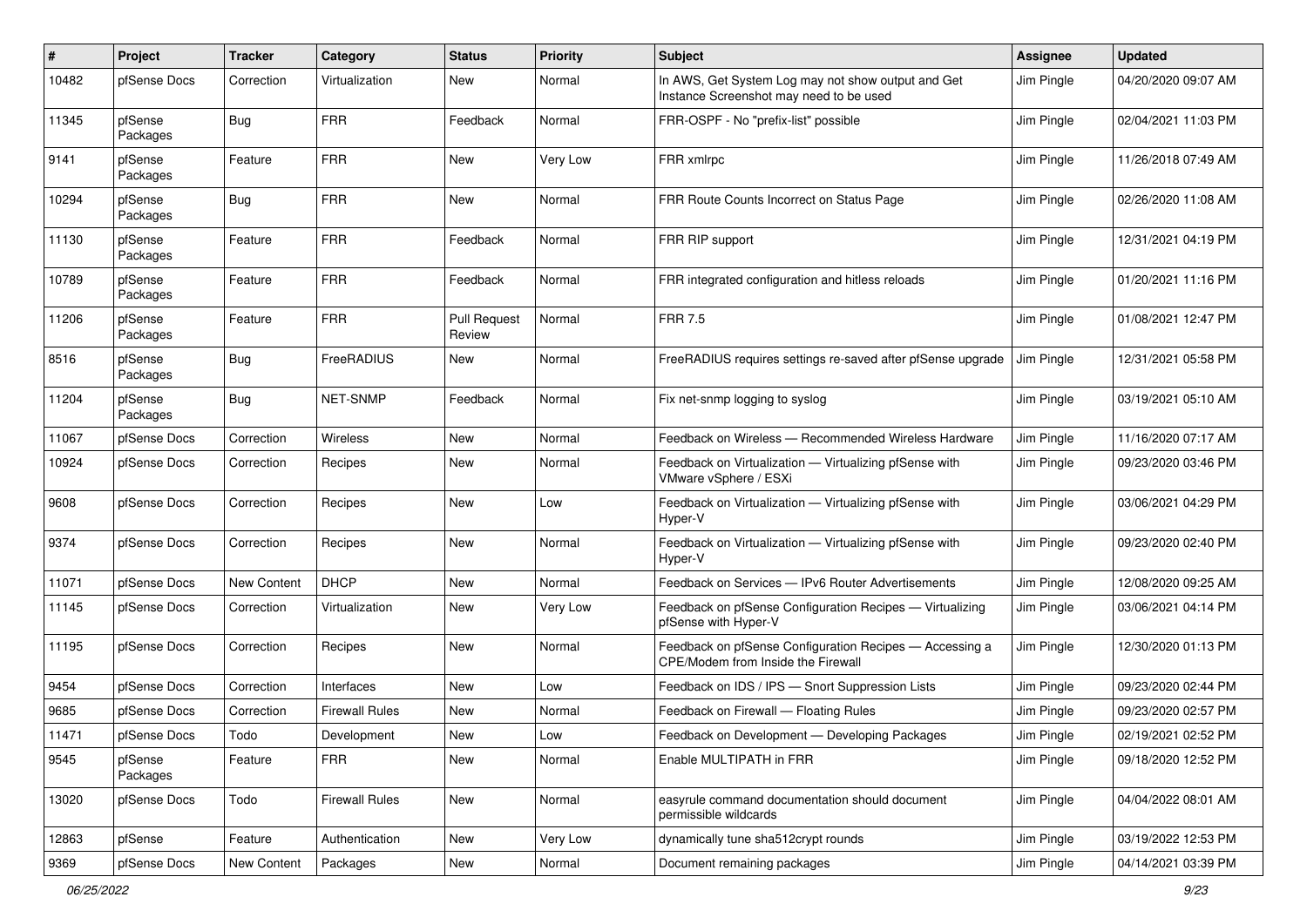| $\pmb{\#}$ | Project             | <b>Tracker</b>     | Category                     | <b>Status</b> | <b>Priority</b> | <b>Subject</b>                                                                                                         | Assignee             | <b>Updated</b>      |
|------------|---------------------|--------------------|------------------------------|---------------|-----------------|------------------------------------------------------------------------------------------------------------------------|----------------------|---------------------|
| 13223      | pfSense Docs        | <b>New Content</b> | Routing / Gateways           | Feedback      | Normal          | Document new gateway state killing behavior                                                                            | Jim Pingle           | 05/27/2022 01:59 PM |
| 12565      | pfSense Docs        | New Content        | OpenVPN                      | <b>New</b>    | Normal          | Document new "Duplicate Connection Limit" option on<br>OpenVPN server instances                                        | Jim Pingle           | 12/06/2021 08:07 AM |
| 9889       | pfSense             | <b>Bug</b>         | Certificates                 | <b>New</b>    | Very Low        | CRL check for Intermediate CA CRLs fails                                                                               | Jim Pingle           | 11/08/2019 11:03 AM |
| 12978      | pfSense Docs        | Correction         | Monitoring                   | <b>New</b>    | Normal          | Correction to iftop section of Monitoring Bandwidth Usage                                                              | Jim Pingle           | 03/23/2022 11:18 AM |
| 12942      | pfSense             | <b>Bug</b>         | Gateways                     | New           | Normal          | Code to kill states for old gateway when reconnecting an<br>interface is incorrect                                     | Jim Pingle           | 03/22/2022 01:25 PM |
| 13250      | pfSense             | Todo               | DHCP (IPv4)                  | <b>New</b>    | Very Low        | Clean up DHCP Server option language                                                                                   | Jim Pingle           | 06/06/2022 07:32 AM |
| 6624       | pfSense             | Bug                | <b>IPsec</b>                 | Confirmed     | Normal          | changes in IPsec config should down the connection                                                                     | Jim Pingle           | 08/02/2021 12:08 PM |
| 9310       | pfSense Docs        | Correction         | Products                     | New           | Normal          | Appliances with internal switch need the MAC Address section<br>of their Getting Started guides updated                | Jim Pingle           | 09/23/2020 10:24 AM |
| 12160      | pfSense<br>Packages | Regression         | syslog-ng                    | Feedback      | High            | An invalid configuration is generated when choosing TLS as<br>the default protocol                                     | Jim Pingle           | 07/23/2021 03:27 PM |
| 10653      | pfSense<br>Packages | Feature            | <b>FRR</b>                   | <b>New</b>    | Normal          | Allow to download frr status                                                                                           | Jim Pingle           | 06/11/2020 01:21 AM |
| 12980      | pfSense Docs        | Todo               | OpenVPN                      | Feedback      | Normal          | Add warnings against OpenVPN Shared Key mode                                                                           | Jim Pingle           | 03/24/2022 02:11 PM |
| 11879      | pfSense<br>Packages | Feature            | <b>ACME</b>                  | Feedback      | Normal          | Add support for SSL.com ACME server                                                                                    | Jim Pingle           | 03/02/2022 02:03 PM |
| 11997      | pfSense<br>Packages | <b>Bug</b>         | <b>IPsec Profile Wizard</b>  | <b>New</b>    | Normal          | Add Support for Android Strongswan Profiles in the Profile<br>Wizard                                                   | Jim Pingle           | 07/10/2021 07:51 PM |
| 1979       | pfSense             | Feature            | Aliases / Tables             | <b>New</b>    | Normal          | Add some default read-only system aliases                                                                              | Jim Pingle           | 08/21/2019 11:01 AM |
| 9200       | pfSense<br>Packages | Todo               | <b>ACME</b>                  | <b>New</b>    | Normal          | Add DNS support for Google domain to Acme manager                                                                      | Jim Pingle           | 02/15/2022 03:16 AM |
| 6697       | pfSense             | Todo               | Web Interface                | <b>New</b>    | Low             | White squares around the numeric values in the Status /<br>Queues page                                                 | <b>Jared Dillard</b> | 08/15/2016 03:19 AM |
| 6026       | pfSense             | Bug                | Rules / NAT                  | <b>New</b>    | Low             | webinterface, firewall rules, wrapping of columns or visible<br>(horizontal) scrollbar needed when contents doesnt fit | <b>Jared Dillard</b> | 08/20/2019 03:40 PM |
| 6752       | pfSense<br>Packages | Todo               | <b>Status Traffic Totals</b> | New           | Low             | <b>Traffic Totals Data Summary Graph</b>                                                                               | <b>Jared Dillard</b> | 11/08/2017 08:58 AM |
| 7400       | pfSense             | Bug                | <b>Traffic Graphs</b>        | Assigned      | Normal          | Traffic Graphs show bad data on 2.3.3 1                                                                                | <b>Jared Dillard</b> | 12/31/2021 05:47 PM |
| 7267       | pfSense<br>Packages | <b>Bug</b>         | <b>Status Traffic Totals</b> | <b>New</b>    | Normal          | Status Traffic Totals - Stacked Bar - Scale not high enough                                                            | <b>Jared Dillard</b> | 11/18/2020 07:38 AM |
| 10429      | pfSense<br>Packages | <b>Bug</b>         | <b>Status Traffic Totals</b> | New           | Normal          | Status Traffic Total broken 2.4.5                                                                                      | <b>Jared Dillard</b> | 02/27/2021 07:55 PM |
| 8349       | pfSense             | Feature            | <b>Traffic Graphs</b>        | New           | Normal          | Show the actual numerical information (upload/download<br>speeds) in the traffic graph dashboard widget                | Jared Dillard        | 02/28/2018 09:42 AM |
| 7398       | pfSense             | Feature            | <b>Traffic Graphs</b>        | Assigned      | Normal          | Show average value of bandwidth in/out on Dashboard trafic<br>graph                                                    | <b>Jared Dillard</b> | 08/21/2019 08:56 AM |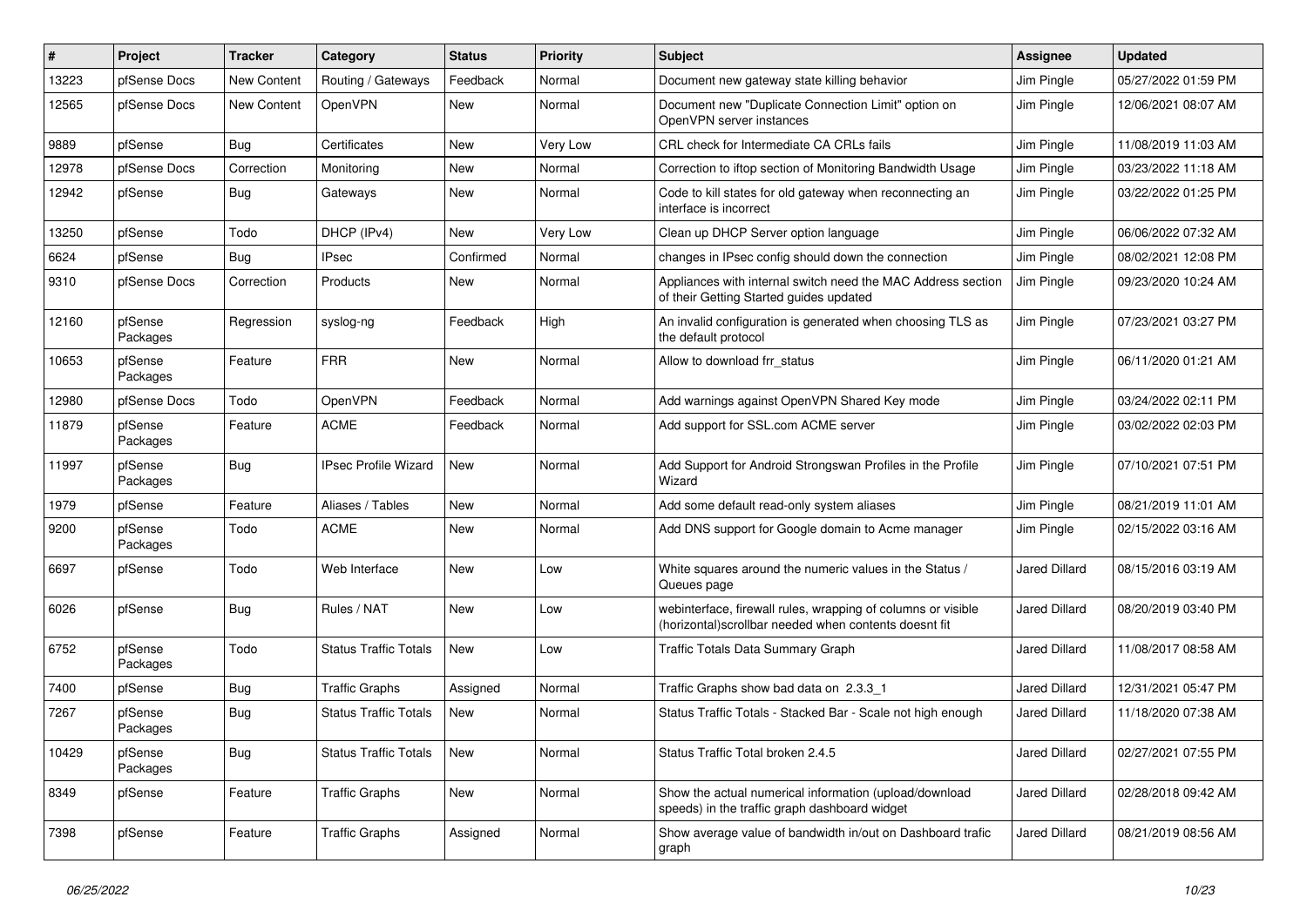| $\vert$ # | Project             | <b>Tracker</b> | Category                            | <b>Status</b>                 | <b>Priority</b> | <b>Subject</b>                                                                                            | <b>Assignee</b>        | <b>Updated</b>      |
|-----------|---------------------|----------------|-------------------------------------|-------------------------------|-----------------|-----------------------------------------------------------------------------------------------------------|------------------------|---------------------|
| 5367      | pfSense             | Bug            | Web Interface                       | New                           | Normal          | Safari repeatedly tries to reload dashboard                                                               | <b>Jared Dillard</b>   | 08/22/2016 11:08 AM |
| 8274      | pfSense             | Feature        | <b>Traffic Graphs</b>               | <b>New</b>                    | Normal          | Reverse Inverse Traffic Graph View                                                                        | <b>Jared Dillard</b>   | 08/14/2019 10:31 AM |
| 9537      | pfSense<br>Packages | Bug            | <b>Status Traffic Totals</b>        | New                           | Normal          | One month offset in displayed data between time changes                                                   | <b>Jared Dillard</b>   | 05/01/2020 08:27 AM |
| 7387      | pfSense             | <b>Bug</b>     | Dashboard                           | New                           | Low             | New Traffic Graph in dashboard resets inverted view to normal<br>view                                     | <b>Jared Dillard</b>   | 12/11/2021 08:14 PM |
| 10892     | pfSense             | Bug            | Rules / NAT                         | New                           | Low             | Large number of VLAN/LANs make floating rules are to read                                                 | Jared Dillard          | 02/01/2021 03:29 PM |
| 5480      | pfSense             | Todo           | Web Interface                       | <b>New</b>                    | Low             | inconsistent display of default values in fields                                                          | <b>Jared Dillard</b>   | 03/01/2016 04:59 PM |
| 1675      | pfSense             | Bug            | Captive Portal                      | New                           | Normal          | Captive portal logout problems with pop-up blockers.                                                      | <b>Jared Dillard</b>   | 03/28/2016 01:37 PM |
| 11223     | pfSense Docs        | Correction     | Products                            | <b>New</b>                    | Normal          | Azure Marketplace links are invalid                                                                       | <b>Jared Dillard</b>   | 02/03/2021 10:36 AM |
| 6696      | pfSense             | <b>Bug</b>     | <b>Traffic Shaper</b><br>(ALTQ)     | New                           | Low             | Add configure link to Status > Queues error message if traffic<br>shaping not configured                  | Jared Dillard          | 08/21/2019 08:55 AM |
| 6727      | pfSense             | Todo           | Web Interface                       | <b>New</b>                    | Very Low        | Missing file apple-touch-icon-precomposed.png?                                                            | <b>Jared Dillard</b>   | 08/18/2016 02:10 PM |
| 6993      | pfSense             | Bug            | OpenVPN                             | New                           | Normal          | OpenVPN status error during CARP state transition                                                         | James Webb             | 12/31/2021 05:44 PM |
| 13284     | pfSense<br>Packages | Feature        | FreeRADIUS                          | New                           | Normal          | Option to define "Issuer" in OPT configuration.                                                           | Jakob<br>Nordgarden    | 06/19/2022 12:10 PM |
| 8072      | pfSense             | Bug            | <b>Traffic Shaper</b><br>(Limiters) | New                           | Normal          | Limiter / Queue mask issues?                                                                              | Ivor Kreso             | 11/08/2017 07:56 PM |
| 13214     | pfSense<br>Packages | <b>Bug</b>     | node exporter                       | <b>Pull Request</b><br>Review | Normal-package  | AttributeError: 'NoneType' object has no attribute 'text'                                                 | lan Grindley           | 05/25/2022 08:20 AM |
| 6167      | pfSense             | <b>Bug</b>     | <b>IPsec</b>                        | Confirmed                     | Normal          | IPsec IPComp not working                                                                                  | George<br>Neville-Neil | 09/22/2020 06:07 PM |
| 6873      | pfSense             | Bug            | DHCP (IPv6)                         | New                           | Low             | radvd - Too many addresses in RDNSS section when<br>previously using DHCPv6                               | Dominic<br>McKeown     | 06/06/2018 10:45 AM |
| 8309      | pfSense             | Feature        | Hardware / Drivers                  | New                           | Normal          | Include apuled driver to add support for LEDs on PC Engines<br>APU boards                                 | Darryn Storm           | 08/20/2019 08:47 AM |
| 13183     | pfSense Plus        | Regression     | Dashboard                           | Feedback                      | High            | ZFS module is loaded on systems without ZFS                                                               | Christian<br>McDonald  | 05/23/2022 10:11 AM |
| 13205     | pfSense Docs        | New Content    | Backup / Restore                    | Feedback                      | Normal          | <b>ZFS Boot Environment documentation</b>                                                                 | Christian<br>McDonald  | 05/31/2022 10:55 AM |
| 12526     | pfSense<br>Packages | Feature        | WireGuard                           | <b>New</b>                    | Normal          | <b>WireGuard Widget</b>                                                                                   | Christian<br>McDonald  | 11/17/2021 07:15 AM |
| 12513     | pfSense<br>Packages | Feature        | WireGuard                           | New                           | Normal          | WireGuard Utilization Status (Beyond Active Connection)                                                   | Christian<br>McDonald  | 12/22/2021 08:40 PM |
| 12608     | pfSense<br>Packages | Bug            | WireGuard                           | New                           | High            | WireGuard tunnels monitored by dpinger causing system to<br>stop routing completely in certain situations | Christian<br>McDonald  | 12/16/2021 03:14 PM |
| 12525     | pfSense<br>Packages | Feature        | WireGuard                           | New                           | Normal          | WireGuard Tunnel restore configuration                                                                    | Christian<br>McDonald  | 11/17/2021 07:15 AM |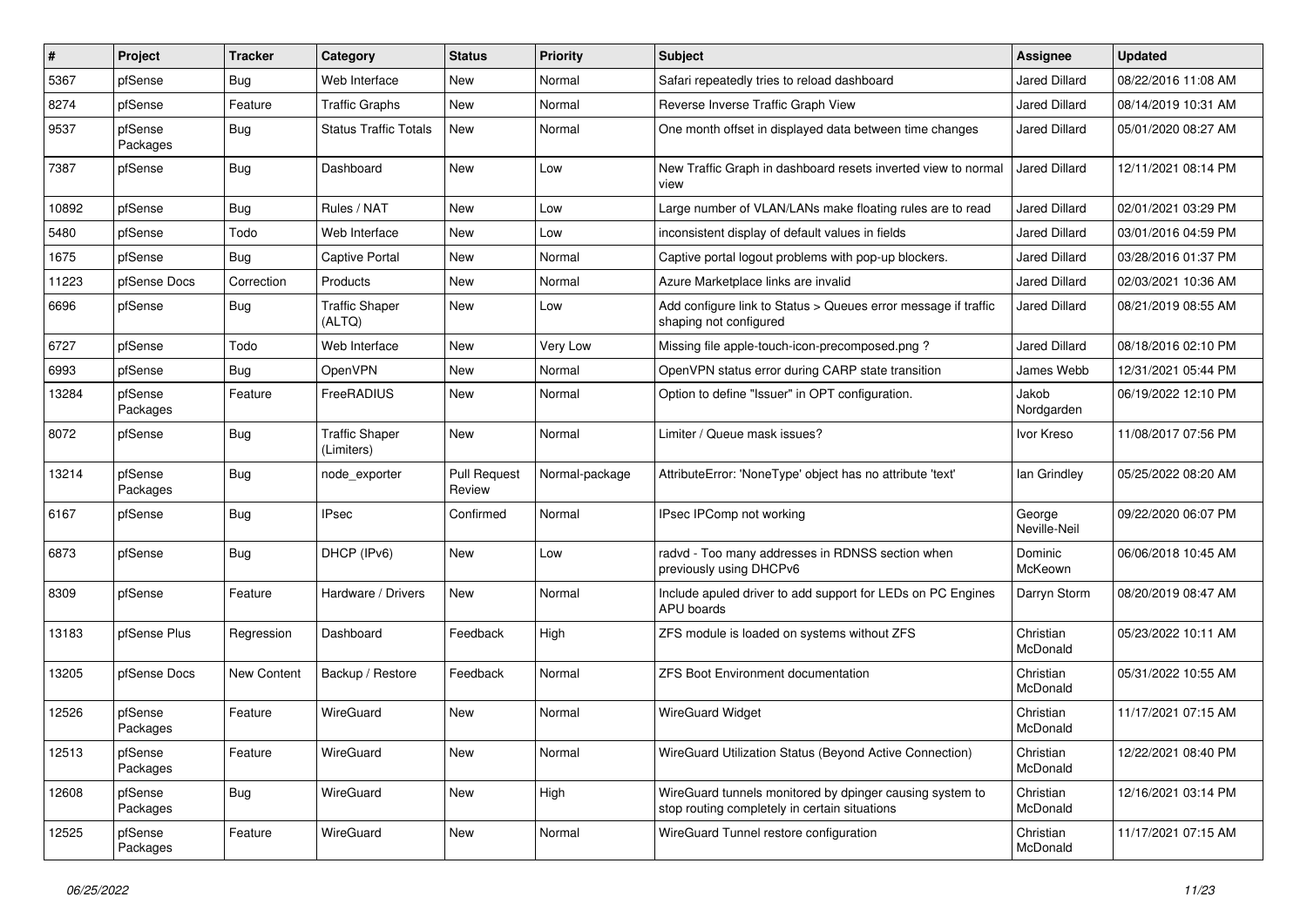| $\#$  | Project             | <b>Tracker</b> | Category               | <b>Status</b>                 | <b>Priority</b> | Subject                                                                                                                                 | <b>Assignee</b>                       | <b>Updated</b>      |
|-------|---------------------|----------------|------------------------|-------------------------------|-----------------|-----------------------------------------------------------------------------------------------------------------------------------------|---------------------------------------|---------------------|
| 13115 | pfSense<br>Packages | Bug            | WireGuard              | Feedback                      | Normal          | WireGuard panic due to KBI changes in ""udp_tun_func_t()"                                                                               | Christian<br>McDonald                 | 05/15/2022 10:47 AM |
| 6651  | pfSense<br>Packages | Feature        | <b>FRR</b>             | Feedback                      | Normal          | Loopback interfaces                                                                                                                     | Christian<br>McDonald                 | 12/25/2021 02:42 PM |
| 12715 | pfSense             | Bug            | Authentication         | <b>New</b>                    | Normal          | Long system startup time when LDAP is configured and<br>unavailable during startup.                                                     | Christian<br>McDonald                 | 01/24/2022 05:50 AM |
| 12760 | pfSense<br>Packages | Bug            | WireGuard              | New                           | Normal          | Link-local addresses disallowed on Wireguard interfaces                                                                                 | Christian<br>McDonald                 | 02/07/2022 03:50 AM |
| 12756 | pfSense Docs        | Todo           | WireGuard              | <b>New</b>                    | Normal          | Feedback on pfSense Configuration Recipes - WireGuard<br>Remote Access VPN Configuration Example                                        | Christian<br>McDonald                 | 05/31/2022 11:42 AM |
| 12924 | pfSense<br>Packages | Bug            | WireGuard              | New                           | Normal          | DNS Resolver WireGuard ACL Inconsistency                                                                                                | Christian<br>McDonald                 | 04/10/2022 10:36 AM |
| 13093 | pfSense             | Bug            | Authentication         | In Progress                   | Normal          | LDAP authentication fails with extended query and RFC2307<br>group lookups enabled                                                      | Chris Linstruth                       | 05/31/2022 07:20 AM |
| 12782 | pfSense             | Todo           | Build / Release        | New                           | Normal          | Disable compatibility flag                                                                                                              | <b>Brad Davis</b>                     | 05/17/2022 02:33 PM |
| 13095 | pfSense<br>Packages | Bug            | Snort                  | Feedback                      | Normal          | Snort VRT change in Shared Object Rules path name results in<br>failure to extract and update Snort Shared Object Rules when<br>enabled | <b>Bill Meeks</b>                     | 04/25/2022 12:22 PM |
| 12979 | pfSense<br>Packages | Bug            | Snort                  | <b>Pull Request</b><br>Review | High            | Snort Rules Update Process Using Deprecated FreeBSD<br><b>Subdirectory Name</b>                                                         | <b>Bill Meeks</b>                     | 03/24/2022 09:02 AM |
| 13096 | pfSense<br>Packages | Feature        | Snort                  | Feedback                      | Normal          | Improve robustness of Snort Rules Update Log size limitation<br>logic                                                                   | <b>Bill Meeks</b>                     | 04/25/2022 12:22 PM |
| 10199 | pfSense             | Todo           | Translations           | New                           | Very Low        | Improve Spanish translation interface                                                                                                   | Aluisco Miguel<br>Ricardo<br>Mastrapa | 01/22/2020 09:22 AM |
| 12573 | pfSense<br>Packages | Feature        | New Package<br>Request | <b>New</b>                    | Normal          | Dashboard widget with external connection map                                                                                           | aleksei<br>prokofiev                  | 12/07/2021 07:38 AM |
| 12767 | pfSense<br>Packages | <b>Bug</b>     | Avahi                  | <b>New</b>                    | Normal          | `Package radavahi-daemon does does not exist in current<br>pfSense version and it has been removed" message on<br>pfSense 2.7 restore   |                                       | 02/07/2022 11:28 AM |
| 13253 | pfSense             | <b>Bug</b>     | DHCP (IPv6)            | <b>New</b>                    | Normal          | dhcp6c" is not restarted when applying settings when<br>multiple WANs are configured for DHCP6                                          |                                       | 06/06/2022 02:58 PM |
| 12520 | pfSense<br>Packages | Feature        | Squid                  | <b>New</b>                    | High            | [Squid] - Allow or Deny Mappings from IP/Host/GeoIP sources                                                                             |                                       | 11/12/2021 02:13 PM |
| 8146  | pfSense<br>Packages | Feature        | <b>BIND</b>            | New                           | Normal          | Zone Domain Records more powerfull for BIND Zones                                                                                       |                                       | 08/13/2019 09:39 AM |
| 12367 | pfSense             | Todo           | Installer              | New                           | Normal          | ZFS: Do not show memstick disk on target list                                                                                           |                                       | 09/13/2021 07:37 AM |
| 7974  | pfSense             | Feature        | Dashboard              | New                           | Normal          | ZFS RAID Monitor Not available                                                                                                          |                                       | 08/20/2019 01:34 PM |
| 7541  | pfSense             | Feature        | Installer              | New                           | Normal          | ZFS Install, add hot spare option                                                                                                       |                                       | 08/14/2019 09:32 AM |
| 7812  | pfSense             | Feature        | Web Interface          | New                           | Normal          | ZFS handling of autopreplace                                                                                                            |                                       | 08/13/2019 03:53 PM |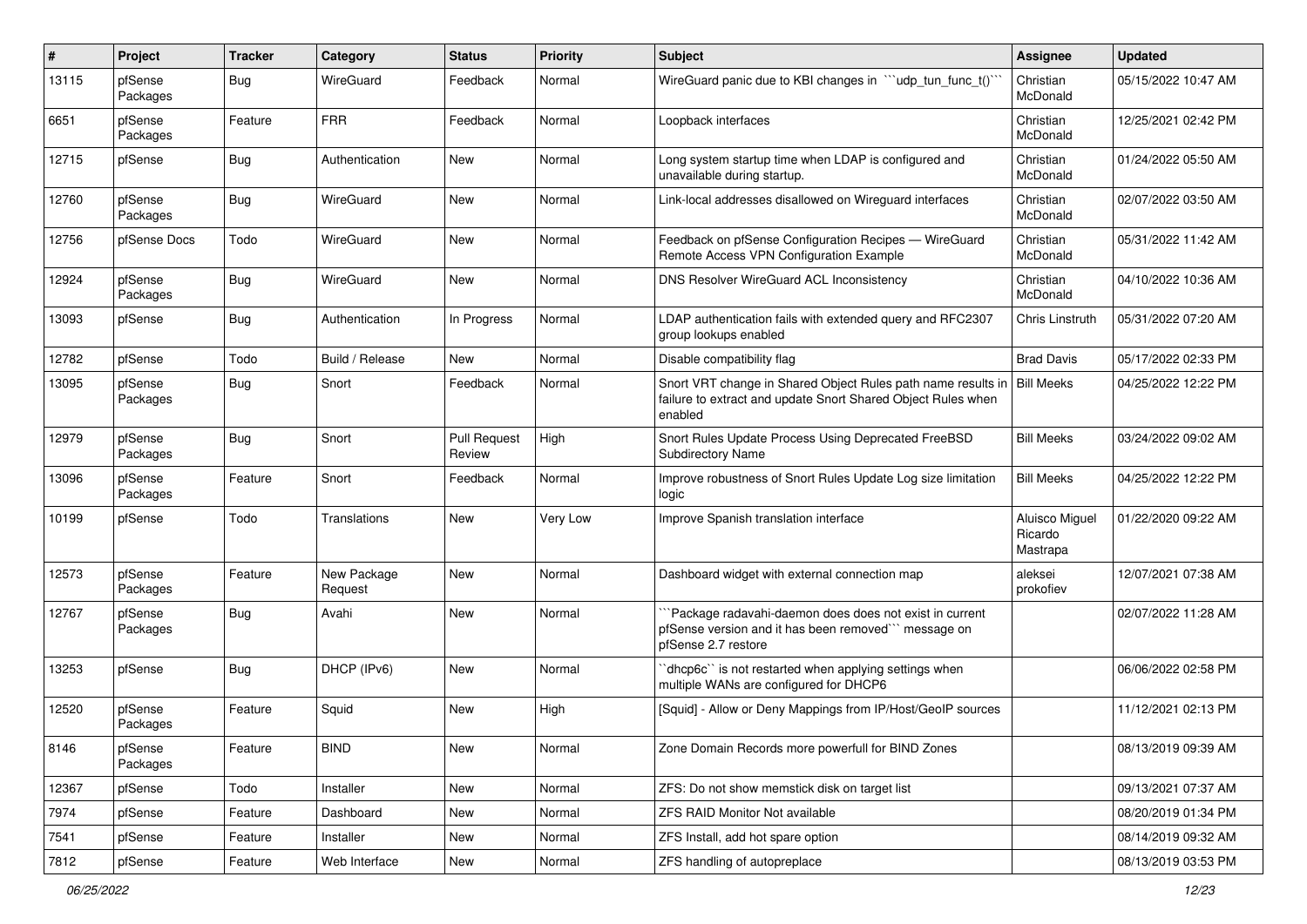| #     | Project             | <b>Tracker</b>     | Category                 | <b>Status</b> | <b>Priority</b> | <b>Subject</b>                                                                                                       | <b>Assignee</b> | <b>Updated</b>      |
|-------|---------------------|--------------------|--------------------------|---------------|-----------------|----------------------------------------------------------------------------------------------------------------------|-----------------|---------------------|
| 9226  | pfSense             | Feature            | Web Interface            | New           | Normal          | zfs GUI functionality - alerts                                                                                       |                 | 12/31/2020 02:50 PM |
| 12130 | pfSense<br>Packages | <b>Bug</b>         | Zeek                     | New           | Normal          | Zeek fails to start                                                                                                  |                 | 07/15/2021 02:00 AM |
| 12009 | pfSense<br>Packages | Bug                | Zabbix                   | New           | Normal          | Zabbix Agent starts twice by /etc/rc.start packages                                                                  |                 | 06/08/2021 01:35 AM |
| 13128 | pfSense<br>Packages | Bug                | Zabbix                   | New           | Normal          | Zabbix Agent 6: HA Server Setup                                                                                      |                 | 05/05/2022 01:55 AM |
| 11974 | pfSense             | Feature            | XMLRPC                   | <b>New</b>    | Normal          | XMLRPC synchronization for igmmproxy settings                                                                        |                 | 05/29/2021 03:58 PM |
| 8170  | pfSense             | Feature            | <b>XMLRPC</b>            | New           | Normal          | XMLRPC Sync deletes entires on remote System                                                                         |                 | 08/21/2019 10:42 AM |
| 10731 | pfSense             | Feature            | <b>XMLRPC</b>            | New           | Very Low        | XML-sync primary/secondary config flag                                                                               |                 | 07/06/2020 03:52 PM |
| 11953 | pfSense             | Bug                | <b>IGMP Proxy</b>        | New           | Normal          | XG-1541 crashes when igmpproxy is enabled and network<br>interfaces status change                                    |                 | 05/24/2021 04:55 PM |
| 13141 | pfSense<br>Packages | Bug                | squidguard               | New           | Normal          | wrong page squidguard block                                                                                          |                 | 05/09/2022 05:33 PM |
| 8566  | pfSense             | Bug                | CARP                     | New           | Normal          | Wrong IPv6 source in NS request in case using of IPv6 alias                                                          |                 | 06/12/2018 01:26 PM |
| 12812 | pfSense<br>Packages | Feature            | arpwatch                 | New           | Normal          | Would it be helpful if the FreeBSD net-mgmt/arpwatch port had<br>an option to use mail/dma for mail delivery?        |                 | 02/16/2022 06:09 PM |
| 13016 | pfSense Docs        | <b>New Content</b> | Virtualization           | New           | Normal          | Workaround for bandwith issues since 2.6 when installed in<br>Hyper-V                                                |                 | 04/01/2022 01:06 PM |
| 7986  | pfSense             | Bug                | Wireless                 | New           | Normal          | WLAN card no longer properly initialized under 2.4.0                                                                 |                 | 06/19/2020 08:08 AM |
| 7367  | pfSense<br>Packages | Feature            | Squid                    | New           | Normal          | Wizard for Squid                                                                                                     |                 | 03/14/2017 01:59 PM |
| 8464  | pfSense             | Bug                | Wireless                 | New           | Very Low        | Wireless USB card does not connect to WiFi automatically after<br>reboot/halt                                        |                 | 06/19/2020 03:44 AM |
| 11302 | pfSense             | Feature            | WireGuard                | New           | Normal          | WireGuard XMLRPC sync                                                                                                |                 | 03/19/2021 10:59 AM |
| 11604 | pfSense             | Feature            | WireGuard                | New           | Normal          | WireGuard Dynamic Listen Port Randomization                                                                          |                 | 03/19/2021 10:59 AM |
| 12178 | pfSense<br>Packages | Bug                | WireGuard                | New           | Low             | WireGuard always shows 'Configuring WireGuard<br>tunnelsdone.' message on boot                                       |                 | 07/30/2021 06:58 AM |
| 12121 | pfSense             | Feature            | OpenVPN                  | <b>New</b>    | Normal          | Wider "local network(s)" fields in OpenVPN server<br>configuration                                                   |                 | 07/19/2021 07:37 AM |
| 1186  | pfSense             | <b>Bug</b>         | <b>RRD Graphs</b>        | Confirmed     | Normal          | When in pure routing mode the rrd graphs are blank                                                                   |                 | 09/16/2015 04:31 PM |
| 9626  | pfSense             | <b>Bug</b>         | Web Interface            | New           | Normal          | When deny write permission is assigned to a user, there is no<br>error feedback if the user tries to write something |                 | 06/25/2022 05:41 PM |
| 3771  | pfSense             | <b>Bug</b>         | DHCP (IPv4)              | New           | Normal          | Webinterface and dhcpdcrashes with 500+ static leases                                                                |                 | 08/21/2019 09:26 AM |
| 8419  | pfSense             | <b>Bug</b>         | Web Interface            | New           | Normal          | webgui, when menubar is fixed to the top of the screen, the last<br>items of long menus cannot be seen/used.         |                 | 07/19/2018 03:10 PM |
| 10732 | pfSense             | Feature            | <b>High Availability</b> | New           | Very Low        | Warning banner for secondary HA node                                                                                 |                 | 12/23/2021 03:34 AM |
| 8036  | pfSense             | Feature            | <b>IPsec</b>             | New           | Normal          | Want to run multiple Mobile Client IKEv2 server instances                                                            |                 | 08/14/2019 09:31 AM |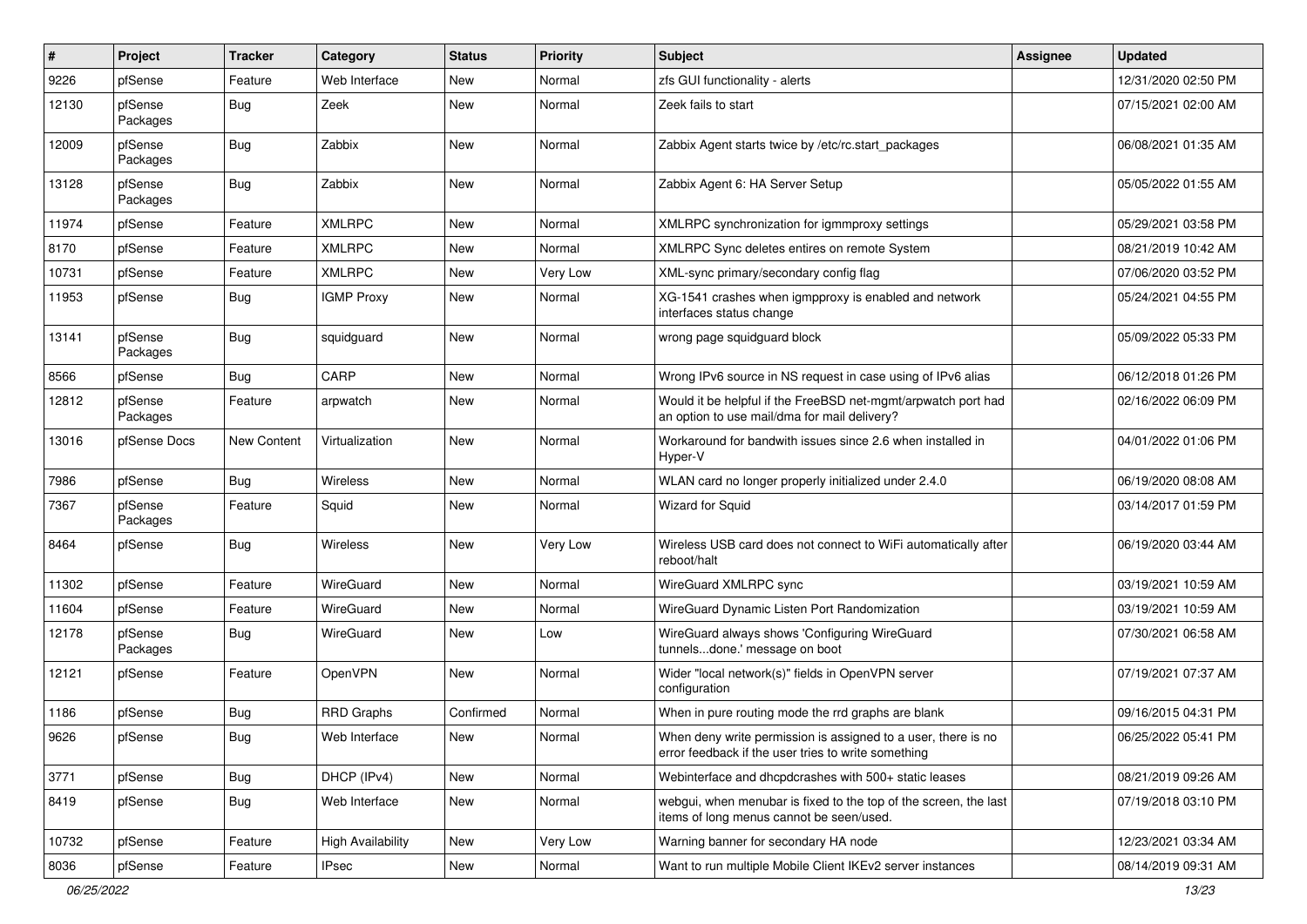| $\#$  | Project             | <b>Tracker</b> | Category                            | <b>Status</b> | <b>Priority</b> | Subject                                                                                                                                                | <b>Assignee</b> | <b>Updated</b>      |
|-------|---------------------|----------------|-------------------------------------|---------------|-----------------|--------------------------------------------------------------------------------------------------------------------------------------------------------|-----------------|---------------------|
| 12764 | pfSense             | Bug            | Gateways                            | New           | Normal          | VTI gateway status is pending after assigning the VTI interface                                                                                        |                 | 02/07/2022 05:41 AM |
| 13220 | pfSense             | Feature        | Captive Portal                      | <b>New</b>    | Very Low        | Voucher per-roll bandwidth restrictions and traffic quotas                                                                                             |                 | 05/26/2022 08:16 AM |
| 1337  | pfSense             | Feature        | Interfaces                          | Assigned      | Normal          | VLANs with different MAC address than parent interface                                                                                                 |                 | 04/21/2022 12:39 PM |
| 12070 | pfSense             | Bug            | DHCP (IPv4)                         | New           | Low             | VLAN0 for WAN DHCP                                                                                                                                     |                 | 12/23/2021 04:31 PM |
| 6977  | pfSense             | Bug            | Interfaces                          | New           | Normal          | VLAN traffic is erroneously counted as underlying iface<br>(untagged) traffic                                                                          |                 | 08/13/2019 02:56 PM |
| 8089  | pfSense             | Bug            | Interfaces                          | <b>New</b>    | High            | VLAN page breaks after config restore to new hardware.                                                                                                 |                 | 11/21/2017 01:38 PM |
| 9453  | pfSense             | Bug            | <b>LAGG Interfaces</b>              | New           | Normal          | VLAN Interfaces on LAGG get orphaned at boot                                                                                                           |                 | 08/21/2019 11:16 AM |
| 10446 | pfSense             | Feature        | Rules / NAT                         | New           | Very Low        | VIP address is not shown in firewall rules                                                                                                             |                 | 06/09/2022 02:07 PM |
| 12960 | pfSense             | <b>Bug</b>     | Installer                           | New           | Normal          | VGA installer image defaults to serial console, serial console is<br>default in GUI settings                                                           |                 | 05/10/2022 03:19 PM |
| 10791 | pfSense<br>Packages | <b>Bug</b>     | <b>PIMD</b>                         | New           | Normal          | Valid (vlan)interfaces do not get vif reporting "Invalid phyint<br>address"                                                                            |                 | 10/06/2020 09:20 AM |
| 8385  | pfSense             | Feature        | Rules / NAT                         | <b>New</b>    | Normal          | Utilize IP addresses from successfully authenticated OpenVPN<br>endpoints to Update Firewall Rules                                                     |                 | 07/19/2018 03:07 PM |
| 7734  | pfSense             | Bug            | DHCP (IPv6)                         | <b>New</b>    | Normal          | Using opton ia pd0 does not renew prefix and prefix get<br>dropped                                                                                     |                 | 07/31/2017 03:46 AM |
| 6799  | pfSense             | <b>Bug</b>     | Rules / NAT                         | <b>New</b>    | Normal          | Using NOT (!) with interface subnet macros results unexpected<br>traffic passing when multiple subnets are included in the macro<br>(i.e. VIP subnets) |                 | 02/07/2022 02:18 PM |
| 11503 | pfSense             | <b>Bug</b>     | OpenVPN                             | <b>New</b>    | Normal          | Using multiple authentication backends on an OpenVPN server<br>fails                                                                                   |                 | 02/23/2021 12:23 PM |
| 11192 | pfSense             | Bug            | <b>Traffic Shaper</b><br>(Limiters) | Feedback      | Normal          | Using Limiters causes out of order packets within one TCP or<br><b>UDP flow</b>                                                                        |                 | 01/06/2021 12:09 AM |
| 8567  | pfSense             | Bug            | CARP                                | <b>New</b>    | Normal          | Using IPv6 VIP alias for services may affect CARP IPv6 VIP<br>work                                                                                     |                 | 06/12/2018 01:26 PM |
| 8076  | pfSense             | <b>Bug</b>     | Backup / Restore                    | <b>New</b>    | Normal          | User can easily apply an unusable interface configuration after<br>restore                                                                             |                 | 08/14/2019 10:52 AM |
| 8775  | pfSense             | Feature        | Authentication                      | New           | Very Low        | Use SRV record for LDAP Authentication                                                                                                                 |                 | 05/06/2020 07:49 AM |
| 5902  | pfSense             | Todo           | Configuration<br>Backend            | <b>New</b>    | Normal          | Use a common place for default values                                                                                                                  |                 | 08/13/2019 12:53 PM |
| 12458 | pfSense             | Feature        | Authentication                      | <b>New</b>    | Normal          | Use "unixHomeDirectory" instead of "homeDirectory" when<br>LDAP authentication server is Active Directory                                              |                 | 10/15/2021 08:18 AM |
| 11375 | pfSense<br>Packages | <b>Bug</b>     | apcupsd                             | New           | Normal          | UPS Type <blank> for USB APC</blank>                                                                                                                   |                 | 02/26/2021 11:10 AM |
| 12797 | pfSense             | <b>Bug</b>     | UPnP/NAT-PMP                        | New           | Normal          | UPnP+STUN forms invalid outbound NAT rules using the<br>external address discovered from STUN                                                          |                 | 02/15/2022 01:01 PM |
| 8325  | pfSense             | <b>Bug</b>     | UPnP/NAT-PMP                        | New           | Normal          | UPnP not available for pppoe-Clients                                                                                                                   |                 | 11/15/2020 10:33 AM |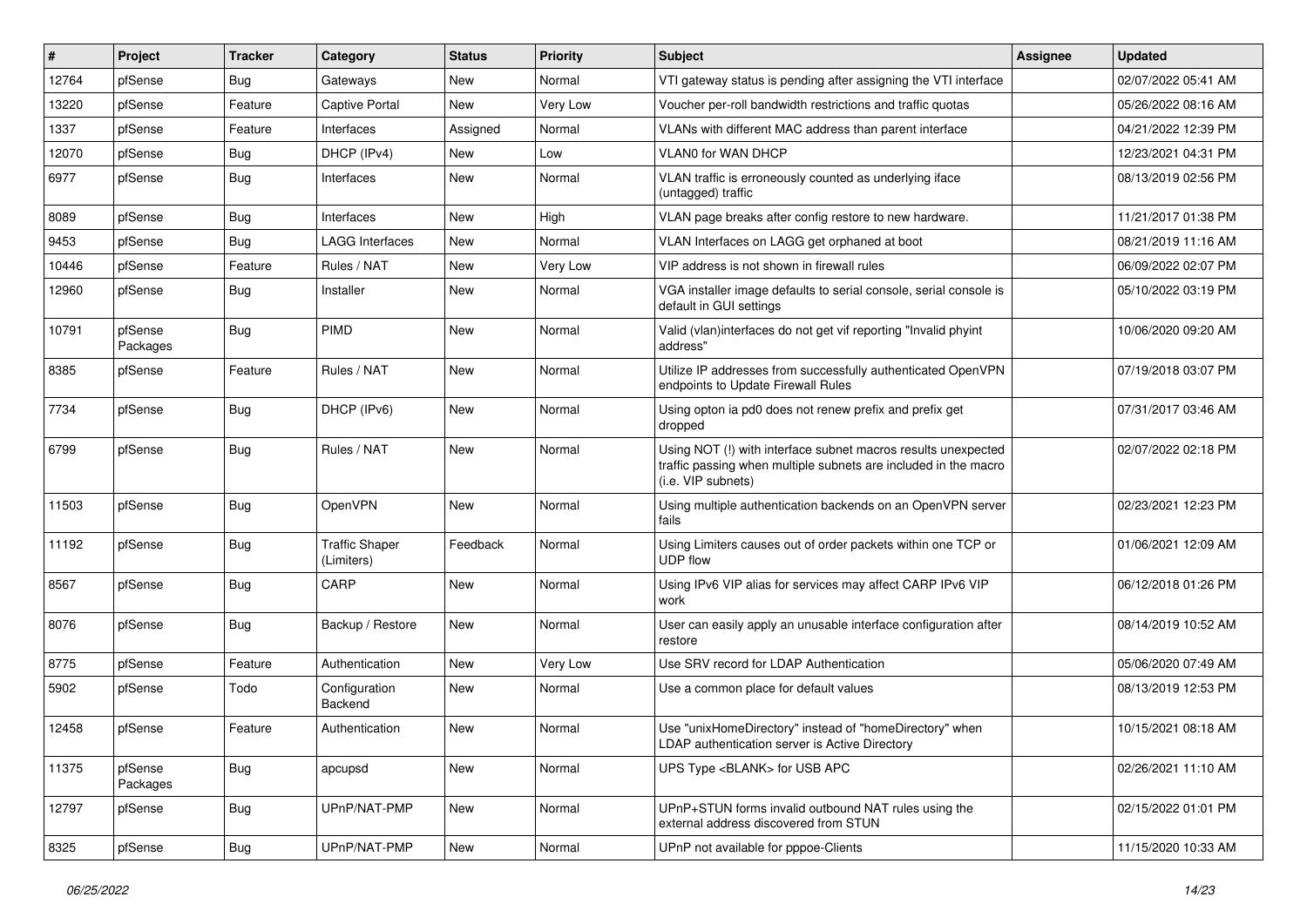| #     | Project             | <b>Tracker</b> | Category                 | <b>Status</b>                 | <b>Priority</b> | <b>Subject</b>                                                                                                                   | <b>Assignee</b> | <b>Updated</b>      |
|-------|---------------------|----------------|--------------------------|-------------------------------|-----------------|----------------------------------------------------------------------------------------------------------------------------------|-----------------|---------------------|
| 4265  | pfSense             | Feature        | UPnP/NAT-PMP             | <b>New</b>                    | Normal          | UPNP allow use of alias and schedule                                                                                             |                 | 08/20/2019 02:57 PM |
| 6332  | pfSense             | Todo           | Web Interface            | <b>New</b>                    | Normal          | Upgrade encryption options to cover current range of<br>recommendations                                                          |                 | 08/13/2019 02:34 PM |
| 10621 | pfSense             | Feature        | Hardware / Drivers       | Feedback                      | Normal          | Update system.inc/system identify specific platform() update<br>to accommodate AWS, Azure and GCP                                |                 | 06/02/2020 03:16 PM |
| 10608 | pfSense<br>Packages | <b>Bug</b>     | Squid                    | Feedback                      | Normal          | Update squid port to 4.11-p2                                                                                                     |                 | 03/02/2021 04:00 AM |
| 11508 | pfSense             | Todo           | Web Interface            | <b>Pull Request</b><br>Review | Low             | Update SimplePie to to v1.5.6                                                                                                    |                 | 02/23/2021 07:23 AM |
| 12260 | pfSense<br>Packages | <b>Bug</b>     | ntop                     | <b>New</b>                    | Normal          | Update popup and version missmatch?                                                                                              |                 | 01/08/2022 05:53 AM |
| 11622 | pfSense Docs        | Todo           | <b>IPsec</b>             | <b>New</b>                    | Normal          | Update pfSense VPC VPN Configuration Wizard docs                                                                                 |                 | 03/04/2021 09:36 AM |
| 12806 | pfSense<br>Packages | Todo           | node exporter            | <b>New</b>                    | Normal          | Update node exporter to 1.3.1                                                                                                    |                 | 02/15/2022 05:26 PM |
| 6029  | pfSense             | Bug            | <b>XML Parser</b>        | <b>New</b>                    | Normal          | Unhelpful error messages in xmlparse*.inc and generally                                                                          |                 | 08/13/2019 12:52 PM |
| 9140  | pfSense             | <b>Bug</b>     | Logging                  | <b>New</b>                    | Very Low        | Unexpected rule can be displayed when looking up filter log<br>entry with multiple matching rules                                |                 | 08/19/2019 02:56 PM |
| 8095  | pfSense             | <b>Bug</b>     | Translations             | <b>New</b>                    | Normal          | Unescaped simple quotes break JavaScript features when the<br>French translation is enabled                                      |                 | 08/21/2019 09:06 AM |
| 12648 | pfSense             | Bug            | <b>Captive Portal</b>    | <b>New</b>                    | Normal          | Undocumented variables 'listenporthttp' and 'listenporthttps'                                                                    |                 | 12/28/2021 10:44 AM |
| 9436  | pfSense             | Feature        | <b>DNS Resolver</b>      | <b>New</b>                    | Normal          | Unbound: enable dnstap support                                                                                                   |                 | 03/27/2019 07:54 PM |
| 9037  | pfSense             | Bug            | <b>DNS Resolver</b>      | <b>New</b>                    | Normal          | Unbound not logging to syslog after reboot                                                                                       |                 | 10/12/2018 05:09 AM |
| 9999  | pfSense<br>Packages | <b>Bug</b>     | pfBlockerNG              | <b>New</b>                    | Normal          | unbound fatal error if System Domain in DNSBL and System<br>Domain Local Zone Type is Redirect                                   |                 | 12/25/2019 08:10 AM |
| 7096  | pfSense             | <b>Bug</b>     | <b>DNS Resolver</b>      | Feedback                      | Normal          | Unbound fails to start on boot if specific network devices are<br>configured in the "Network Interfaces"                         |                 | 11/22/2021 08:59 AM |
| 10833 | pfSense             | Bug            | Configuration<br>Backend | <b>New</b>                    | Normal          | unbound exits on configuration error when link status flaps on<br><b>LAN</b> interface                                           |                 | 08/13/2020 11:53 PM |
| 10342 | pfSense             | Bug            | <b>DNS Resolver</b>      | <b>New</b>                    | Normal          | Unbound domain overrides stop resolving periodically. They<br>only resume after the service has been restarted.                  |                 | 03/13/2020 10:35 AM |
| 10624 | pfSense             | <b>Bug</b>     | <b>DNS Resolver</b>      | <b>New</b>                    | Normal          | Unbound configuration memory leak with python module +<br>register DHCP leases active                                            |                 | 02/26/2021 10:27 AM |
| 7152  | pfSense             | <b>Bug</b>     | <b>DNS Resolver</b>      | <b>New</b>                    | Normal          | Unbound / DNS Resolver issue if "Register DHCP static<br>mappings in the DNS Resolver" set before wildcard DNS<br>custom options |                 | 12/18/2021 04:59 PM |
| 11619 | pfSense             | Bug            | Upgrade                  | <b>New</b>                    | Normal          | Unable to upgrade 2.4.4-p3 to 2.5/21.02-p1                                                                                       |                 | 08/15/2021 10:00 AM |
| 9568  | pfSense<br>Packages | Bug            | Squid                    | <b>New</b>                    | Normal          | UFSSwapDir::openLog: Failed to open swap log.                                                                                    |                 | 05/29/2019 09:18 PM |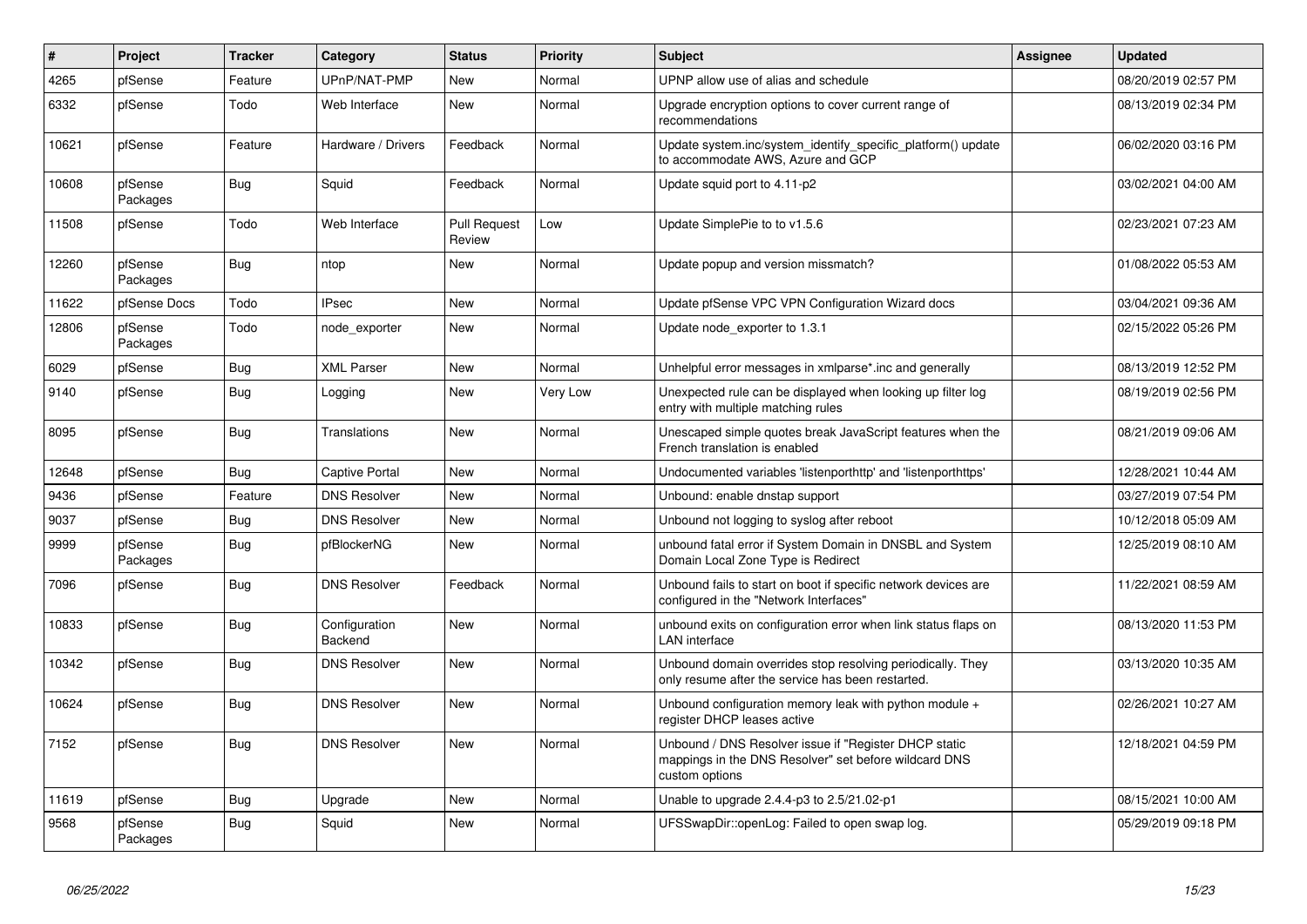| $\pmb{\#}$ | Project             | <b>Tracker</b> | Category                        | <b>Status</b> | <b>Priority</b> | <b>Subject</b>                                                                                                     | Assignee | <b>Updated</b>      |
|------------|---------------------|----------------|---------------------------------|---------------|-----------------|--------------------------------------------------------------------------------------------------------------------|----------|---------------------|
| 10818      | pfSense<br>Packages | Feature        | New Package<br>Request          | New           | Normal          | <b>UDP Broadcast Relay</b>                                                                                         |          | 05/31/2022 02:13 AM |
| 12974      | pfSense Plus        | Bug            | Installer                       | New           | Normal          | Typing anything into 1100/2100 recovery installer causes<br>process to stop                                        |          | 06/05/2022 04:10 PM |
| 4242       | pfSense             | Feature        | Authentication                  | <b>New</b>    | Normal          | Two Factor or OTP Authentication for Admin Interface                                                               |          | 01/04/2022 12:07 PM |
| 9737       | pfSense             | Bug            | <b>Traffic Graphs</b>           | New           | Normal          | traffic-graphs is shows incorrect units inside the chart                                                           |          | 09/09/2019 06:35 AM |
| 3115       | pfSense             | Feature        | Multi-WAN                       | <b>New</b>    | Normal          | Traffic shaping for multi WAN                                                                                      |          | 12/07/2015 02:20 PM |
| 4345       | pfSense             | <b>Bug</b>     | <b>Operating System</b>         | Confirmed     | Normal          | Traffic Shaping doesn't work with Xen netfront driver                                                              |          | 12/31/2021 05:30 PM |
| 12878      | pfSense             | Bug            | <b>Traffic Shaper</b><br>(ALTQ) | Incomplete    | Normal          | Traffic shaping by interface, route queue bandwidth inbound,<br>out by a large factor.                             |          | 06/06/2022 07:03 AM |
| 1849       | pfSense             | Bug            | <b>Traffic Shaper</b><br>(ALTQ) | New           | Normal          | Traffic shaper - By Queue view needs to show/use friendly<br>inerface names                                        |          | 01/10/2022 08:10 AM |
| 2315       | pfSense             | Feature        | <b>Traffic Shaper</b><br>(ALTQ) | <b>New</b>    | Normal          | Traffic Shaper - Adaptive Bandwidth Management                                                                     |          | 02/06/2016 05:07 AM |
| 8073       | pfSense             | Bug            | <b>IPsec</b>                    | New           | Normal          | Traffic inexplicably not going through IPSEC despite (in theory)<br>matching SPs                                   |          | 11/09/2017 02:51 AM |
| 9101       | pfSense             | Bug            | <b>Traffic Graphs</b>           | New           | Normal          | Traffic Graphs/Dashboard Slows Downloads Being Performed<br>by the Same Firefox Browser                            |          | 08/21/2019 09:18 AM |
| 12401      | pfSense             | Bug            | <b>Traffic Graphs</b>           | New           | Normal          | Traffic graphs with untagged and tagged VLAN on same<br>interface                                                  |          | 09/23/2021 09:18 PM |
| 4467       | pfSense             | Bug            | <b>Traffic Shaper</b><br>(ALTQ) | <b>New</b>    | Normal          | Traffic Graphs shows wrong throughput when traffic shaping<br>enabled                                              |          | 02/23/2015 05:31 PM |
| 11763      | pfSense<br>Packages | Bug            | Status Monitoring               | New           | Normal          | Traffic graphs refresh issue                                                                                       |          | 05/03/2021 09:44 AM |
| 11759      | pfSense             | Bug            | Dashboard                       | New           | Normal          | Traffic graphs on dashboard double upload on pppoe links                                                           |          | 12/30/2021 04:00 AM |
| 9087       | pfSense             | Bug            | <b>Traffic Graphs</b>           | New           | Normal          | Traffic Graph Widget Legend Not Updating                                                                           |          | 08/14/2019 12:38 PM |
| 10959      | pfSense             | Bug            | <b>Traffic Graphs</b>           | Feedback      | Low             | Traffic graph stopped on interface used via netmap                                                                 |          | 02/22/2021 02:57 AM |
| 9566       | pfSense             | Bug            | <b>Traffic Graphs</b>           | New           | Normal          | Traffic graph displays traffic incorrectly                                                                         |          | 11/18/2019 07:54 AM |
| 8157       | pfSense             | Bug            | Dashboard                       | <b>New</b>    | Very Low        | Traffic Graph clutter from time to time                                                                            |          | 12/03/2017 06:40 AM |
| 7779       | pfSense             | Bug            | OpenVPN                         | New           | Normal          | Traffic crossing a site-to-site OpenVPN tunnel fails to fragment.                                                  |          | 06/02/2021 08:26 AM |
| 10311      | pfSense             | Bug            | OpenVPN                         | New           | Normal          | Too low net.link.ifqmaxlen causes packet drop under load<br>when using OpenVPN inside bridge interface under load  |          | 08/10/2021 03:10 AM |
| 13018      | pfSense<br>Packages | <b>Bug</b>     | pfBlockerNG                     | New           | Normal          | TLD and DNSBL Safesearch DOH conflict disables TLD block<br>when conflicting DOH FQDN is deselected or whitelisted |          | 04/01/2022 05:59 PM |
| 9229       | pfSense<br>Packages | <b>Bug</b>     | Tinc                            | New           | Normal          | Tinc package: no way of specifying multiple critical<br>configuration parameters from web interface                |          | 08/13/2019 09:25 AM |
| 8909       | pfSense<br>Packages | <b>Bug</b>     | Tinc                            | New           | Normal          | tinc package makes /rc.newwanip looping forever                                                                    |          | 08/13/2019 09:25 AM |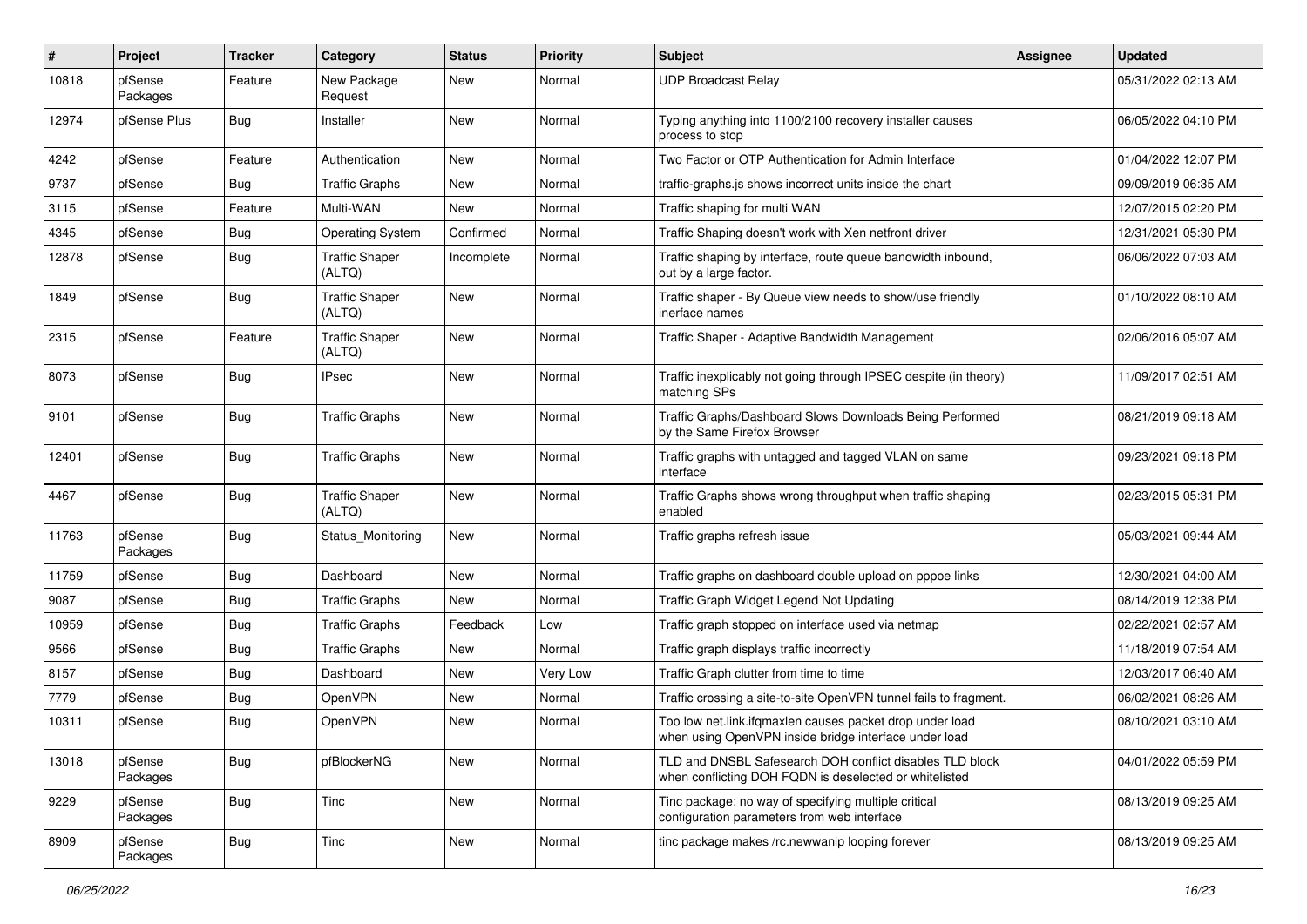| #     | Project             | <b>Tracker</b> | Category                     | <b>Status</b> | <b>Priority</b> | <b>Subject</b>                                                                                                                       | <b>Assignee</b> | <b>Updated</b>      |
|-------|---------------------|----------------|------------------------------|---------------|-----------------|--------------------------------------------------------------------------------------------------------------------------------------|-----------------|---------------------|
| 3895  | pfSense             | Feature        | Configuration<br>Backend     | <b>New</b>    | Normal          | Timeout for "Apply change"                                                                                                           |                 | 01/25/2021 08:07 AM |
| 11262 | pfSense             | Feature        | Rules / NAT                  | New           | Normal          | Time Based Rules - selects all days in the current month                                                                             |                 | 04/27/2021 12:32 PM |
| 6501  | pfSense             | Todo           | Web Interface                | <b>New</b>    | Normal          | Tightening up subnet expansion                                                                                                       |                 | 08/13/2019 01:23 PM |
| 13207 | pfSense<br>Packages | Feature        | pfBlockerNG                  | <b>New</b>    | Normal          | The feed column on the Alerts page is confusing                                                                                      |                 | 05/24/2022 04:56 AM |
| 7863  | pfSense             | <b>Bug</b>     | User Manager /<br>Privileges | <b>New</b>    | Normal          | The "WebCfg - All pages" permission inclueds the "User -<br>System: Shell account access" even though that is not a<br>WebCofg page. |                 | 09/16/2017 05:13 AM |
| 5791  | pfSense             | Bug            | Rules / NAT                  | Confirmed     | Normal          | tftp-proxy functionality is easilly broken by unrelated rules                                                                        |                 | 07/10/2016 12:24 AM |
| 5306  | pfSense             | Bug            | Package System               | <b>New</b>    | Normal          | textarea fields should have linebreaks sanitized automatically<br>on save                                                            |                 | 03/03/2017 04:15 AM |
| 11379 | pfSense             | Feature        | Captive Portal               | <b>New</b>    | Normal          | <b>Template Roll Printer</b>                                                                                                         |                 | 02/07/2021 05:26 AM |
| 9138  | pfSense<br>Packages | <b>Bug</b>     | Telegraf                     | <b>New</b>    | Normal          | telegraf: add section for custom config lines                                                                                        |                 | 02/18/2019 03:36 PM |
| 9139  | pfSense<br>Packages | Bug            | Telegraf                     | <b>New</b>    | Normal          | telegraf: add ping for default gateway(s)                                                                                            |                 | 05/21/2020 04:23 PM |
| 12655 | pfSense<br>Packages | Bug            | Telegraf                     | <b>New</b>    | Normal          | telegraf, wireguard plugin failing                                                                                                   |                 | 12/30/2021 05:51 PM |
| 9337  | pfSense<br>Packages | Bug            | Telegraf                     | <b>New</b>    | Normal          | Telegraf ping input fails                                                                                                            |                 | 02/18/2019 10:40 AM |
| 10487 | pfSense<br>Packages | <b>Bug</b>     | Telegraf                     | <b>New</b>    | Normal          | Telegraf package not sending logs to influxdb server                                                                                 |                 | 05/03/2020 07:09 PM |
| 9046  | pfSense<br>Packages | Feature        | Telegraf                     | <b>New</b>    | High            | telegraf feature request                                                                                                             |                 | 02/18/2019 03:38 PM |
| 8230  | pfSense<br>Packages | Feature        | Telegraf                     | <b>New</b>    | Normal          | telegraf automatic input plugins configuration for enabled<br>pfsense package                                                        |                 | 02/18/2019 05:23 PM |
| 1656  | pfSense             | Feature        | Diagnostics                  | <b>New</b>    | Normal          | Teach pfctl to kill states by port number                                                                                            |                 | 08/21/2019 09:55 AM |
| 10237 | pfSense             | Feature        | Upgrade                      | <b>New</b>    | Normal          | Take ZFS snapshot on Upgrade                                                                                                         |                 | 04/07/2020 03:58 PM |
| 10310 | pfSense             | <b>Bug</b>     | Upgrade                      | <b>New</b>    | Normal          | Systems with low RAM and several packages may temporarily<br>fail to load large tables after an upgrade                              |                 | 03/03/2020 07:55 AM |
| 10325 | pfSense             | <b>Bug</b>     | Notifications                | <b>New</b>    | Normal          | System/Advanced/Notifications/E-Mail - SMTP Notification<br>E-Mail auth password Unexpected Bahaviour                                |                 | 10/30/2020 08:17 AM |
| 8820  | pfSense             | Bug            | Rules / NAT                  | <b>New</b>    | Low             | System/Advanced/Misc - "Do not kill connections when<br>schedule expires" UN-checked still leaves existing connections<br>open.      |                 | 07/28/2020 10:59 AM |
| 9732  | pfSense             | Feature        | DHCP (IPv4)                  | <b>New</b>    | Normal          | System UTC time offset in DHCP Option 2                                                                                              |                 | 09/06/2019 08:39 PM |
| 12747 | pfSense             | <b>Bug</b>     | Logging                      | <b>New</b>    | Normal          | System log is filled by sshguard                                                                                                     |                 | 05/03/2022 03:08 AM |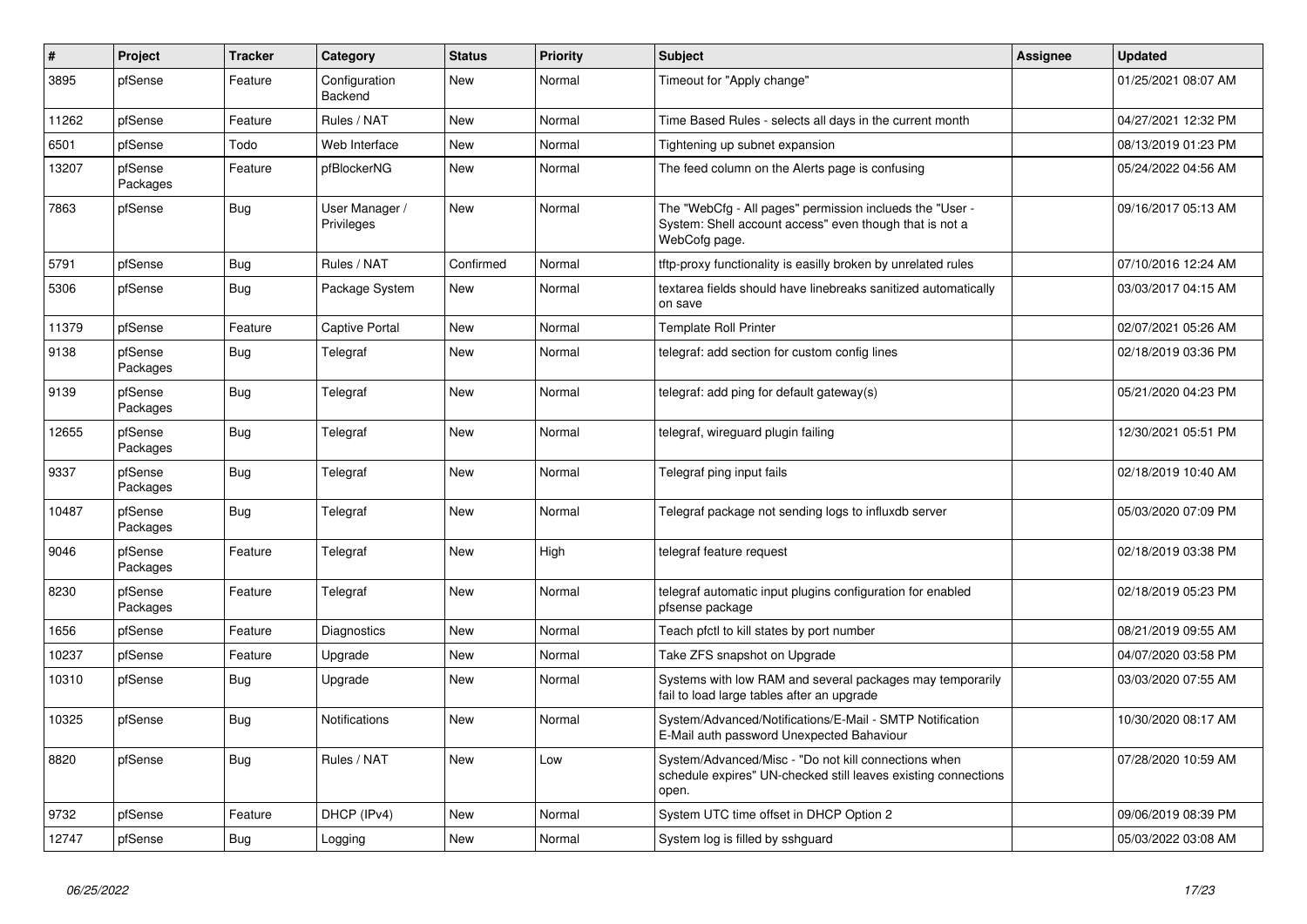| $\sharp$ | Project             | <b>Tracker</b> | Category                                 | <b>Status</b>                 | <b>Priority</b> | <b>Subject</b>                                                                      | <b>Assignee</b> | <b>Updated</b>      |
|----------|---------------------|----------------|------------------------------------------|-------------------------------|-----------------|-------------------------------------------------------------------------------------|-----------------|---------------------|
| 11429    | pfSense             | <b>Bug</b>     | Web Interface                            | New                           | Normal          | System Log / Settings form activates "Reset Log Files" button<br>on enter           |                 | 10/28/2021 01:35 PM |
| 10143    | pfSense             | Bug            | <b>DNS Resolver</b>                      | New                           | Normal          | System hostname DNS entry is assigned to the wrong IP on<br>multi-wan setups        |                 | 12/31/2019 02:33 PM |
| 8335     | pfSense             | Bug            | <b>LAGG Interfaces</b>                   | <b>New</b>                    | Normal          | System hang with LACP downlink to UniFi switch                                      |                 | 08/21/2019 11:18 AM |
| 11473    | pfSense             | Bug            | Web Interface                            | <b>New</b>                    | Normal          | System Activity shows invalid data on SG-3100                                       |                 | 02/19/2021 08:12 PM |
| 10393    | pfSense<br>Packages | <b>Bug</b>     | syslog-ng                                | Feedback                      | Normal          | Syslog-ng TLS support is broken                                                     |                 | 04/21/2022 12:40 PM |
| 8229     | pfSense<br>Packages | Bug            | syslog-ng                                | New                           | Normal          | syslog-ng stops parsing logs after logrotate run                                    |                 | 01/26/2018 12:00 PM |
| 8295     | pfSense<br>Packages | Bug            | syslog-ng                                | <b>New</b>                    | Normal          | syslog-ng logrotates tls files                                                      |                 | 02/14/2018 06:12 AM |
| 8705     | pfSense<br>Packages | <b>Bug</b>     | syslog-ng                                | <b>New</b>                    | Normal          | Syslog-NG error in latest snapshot                                                  |                 | 07/27/2018 10:17 AM |
| 8180     | pfSense<br>Packages | Bug            | syslog-ng                                | <b>New</b>                    | Normal          | syslog-ng default log file                                                          |                 | 01/16/2018 12:53 PM |
| 12502    | pfSense<br>Packages | Feature        | syslog-ng                                | <b>New</b>                    | Normal          | Syslog-ng Configuration Library (scl) missing                                       |                 | 11/02/2021 06:06 PM |
| 12114    | pfSense<br>Packages | <b>Bug</b>     | syslog-ng                                | Feedback                      | Normal          | syslog-ng only binds to the last specified interface                                |                 | 04/21/2022 12:40 PM |
| 12464    | pfSense             | <b>Bug</b>     | Logging                                  | <b>Pull Request</b><br>Review | Normal          | Syslog Auth messages are sent as Emergency Level                                    |                 | 05/17/2022 02:20 PM |
| 2593     | pfSense             | Feature        | <b>XMLRPC</b>                            | <b>New</b>                    | Normal          | sync NTPD, SNMP config between HA members                                           |                 | 01/14/2015 09:04 AM |
| 8243     | pfSense             | Feature        | <b>XMLRPC</b>                            | <b>New</b>                    | Normal          | Sync dashboard settings over xmlrpc                                                 |                 | 08/21/2019 10:42 AM |
| 6386     | pfSense             | <b>Bug</b>     | IPv6 Router<br>Advertisements<br>(RADVD) | <b>New</b>                    | Low             | Switching Router Advertisements to disabled should broadcast<br>IP Removal messages |                 | 05/22/2016 10:44 PM |
| 8985     | pfSense<br>Packages | Feature        | Suricata                                 | <b>New</b>                    | Normal          | Suricata: allow configuration for external/internal additional<br>storage           |                 | 11/13/2019 10:07 AM |
| 9934     | pfSense<br>Packages | <b>Bug</b>     | Suricata                                 | <b>New</b>                    | Normal          | suricata update kills WAN interface                                                 |                 | 02/20/2020 09:17 AM |
| 11780    | pfSense<br>Packages | <b>Bug</b>     | Suricata                                 | <b>New</b>                    | Very High       | Suricata package fails to prune suricata.log                                        |                 | 08/06/2021 07:18 AM |
| 10292    | pfSense<br>Packages | <b>Bug</b>     | Suricata                                 | New                           | Normal          | Suricata not respecting SID Mgmt list                                               |                 | 02/27/2020 01:02 PM |
| 12956    | pfSense<br>Packages | Bug            | Suricata                                 | Confirmed                     | Normal          | suricata fails to use pcre in SID management (e.g.<br>dropsid.conf)                 |                 | 04/05/2022 12:52 PM |
| 12899    | pfSense<br>Packages | Bug            | Suricata                                 | <b>New</b>                    | Normal          | Suricata doesn't honor Pass List                                                    |                 | 03/04/2022 01:22 PM |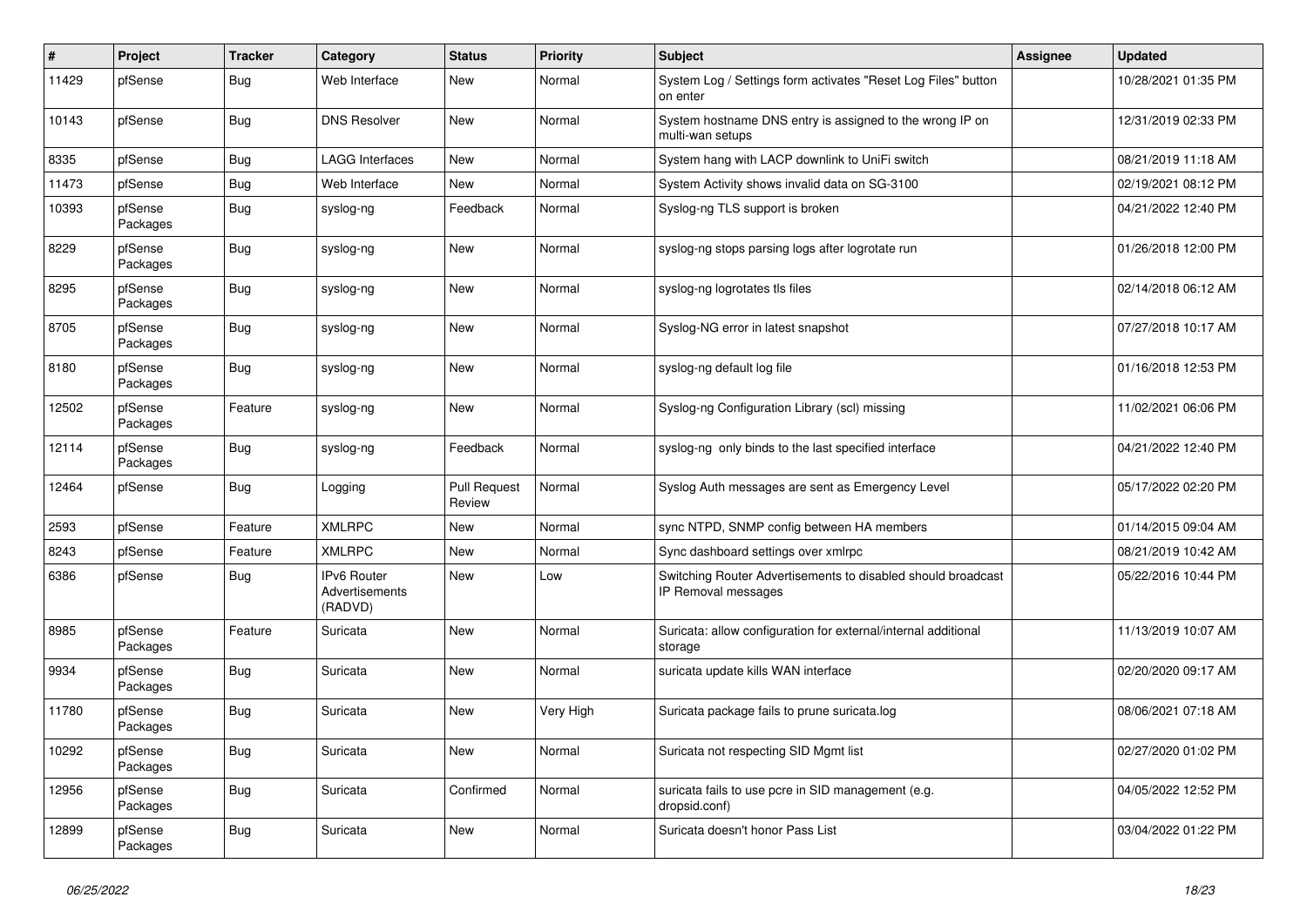| #     | Project             | <b>Tracker</b> | Category                                 | <b>Status</b> | <b>Priority</b> | <b>Subject</b>                                                                                | <b>Assignee</b> | <b>Updated</b>      |
|-------|---------------------|----------------|------------------------------------------|---------------|-----------------|-----------------------------------------------------------------------------------------------|-----------------|---------------------|
| 7388  | pfSense<br>Packages | Bug            | Suricata                                 | New           | High            | Suricata does not property recognize MTU for PPPOE<br>interfaces                              |                 | 03/15/2017 05:17 AM |
| 12748 | pfSense<br>Packages | Feature        | Suricata                                 | New           | Normal          | Suricata blocked page timestamp breakout to it's own sortable<br>column                       |                 | 02/01/2022 12:06 PM |
| 4928  | pfSense<br>Packages | Feature        | squidguard                               | <b>New</b>    | Normal          | Surftool - New Package to turn squidguard groups(/acls) on or<br>off                          |                 | 08/13/2019 09:57 AM |
| 6083  | pfSense<br>Packages | Bug            | Squid                                    | New           | Normal          | Suqid Realtime Monitor / Squid Cache Table not diplaying<br>correctly                         |                 | 12/06/2016 07:25 AM |
| 6574  | pfSense             | Feature        | Hardware / Drivers                       | <b>New</b>    | Normal          | Support USB RNDIS network interfaces                                                          |                 | 08/20/2019 08:46 AM |
| 8199  | pfSense<br>Packages | Feature        | <b>BIND</b>                              | <b>New</b>    | Normal          | Support reordering and/or sort alphabetically across BIND<br>package                          |                 | 12/12/2017 02:05 AM |
| 2410  | pfSense             | Feature        | <b>DNS Forwarder</b>                     | <b>New</b>    | Normal          | Support name based aliasing via CNAMEs or some other<br>mechanism.                            |                 | 12/11/2012 09:56 PM |
| 6555  | pfSense<br>Packages | Feature        | New Package<br>Request                   | <b>New</b>    | Normal          | Support IEEE 1588                                                                             |                 | 08/13/2019 01:40 PM |
| 1937  | pfSense             | Feature        | Rules / NAT                              | <b>New</b>    | Normal          | Support for rule groupings                                                                    |                 | 08/20/2019 12:42 PM |
| 7783  | pfSense             | Feature        | <b>Operating System</b>                  | New           | Normal          | Support for hosting VMs on pfSense using bhyve                                                |                 | 03/25/2022 11:53 AM |
| 13297 | pfSense             | Feature        | Routing                                  | New           | Normal          | Support for Gateway Groups as Static Route destinations                                       |                 | 06/24/2022 07:41 AM |
| 9599  | pfSense<br>Packages | Feature        | haproxy                                  | New           | Normal          | Support for "peers" in HAproxy                                                                |                 | 06/25/2019 01:47 AM |
| 9536  | pfSense             | Feature        | DHCP (IPv6)                              | <b>New</b>    | Normal          | Support dynamic prefix in DHCPv6 Server                                                       |                 | 05/25/2022 04:27 AM |
| 2357  | pfSense             | Feature        | Interfaces                               | New           | Low             | Support Dual Stack Lite                                                                       |                 | 05/13/2014 09:39 PM |
| 7442  | pfSense             | Feature        | Diagnostics                              | New           | Low             | Suggestions for Diagnostics / ARP Table and Diagnostics /<br><b>NDP Table</b>                 |                 | 08/21/2019 09:27 AM |
| 8168  | pfSense             | Feature        | <b>IPsec</b>                             | New           | Normal          | strongswan dhcp option                                                                        |                 | 12/19/2017 04:14 AM |
| 10726 | pfSense             | Bug            | Rules / NAT                              | New           | Normal          | Sticky-connections option is bugged - sticky-address cannot be<br>redefined                   |                 | 11/12/2020 10:12 AM |
| 2234  | pfSense             | Bug            | Web Interface                            | Confirmed     | Low             | Status: Traffic Graph - only shows interface's subnet                                         |                 | 01/15/2022 08:33 PM |
| 6816  | pfSense             | Feature        | IPv6 Router<br>Advertisements<br>(RADVD) | New           | Normal          | Status and/or Diagnostics page for radvd                                                      |                 | 08/13/2019 02:35 PM |
| 8130  | pfSense             | Bug            | <b>Traffic Graphs</b>                    | New           | Normal          | Status - Monitoring - Area chart displays traffic data differently<br>than Line or Bar charts |                 | 11/26/2017 01:40 PM |
| 1813  | pfSense             | <b>Bug</b>     | Rules / NAT                              | Confirmed     | Normal          | Static routes on WAN interfaces overridden by route-to for<br>firewall-initiated traffic      |                 | 11/09/2016 02:06 PM |
| 8066  | pfSense             | <b>Bug</b>     | Routing                                  | New           | Normal          | Static routes not applied when they go out a interface using<br>carp                          |                 | 11/08/2017 02:04 AM |
| 3796  | pfSense             | <b>Bug</b>     | Diagnostics                              | Confirmed     | Normal          | States summary fails and is very slow with large state tables                                 |                 | 12/11/2021 08:03 PM |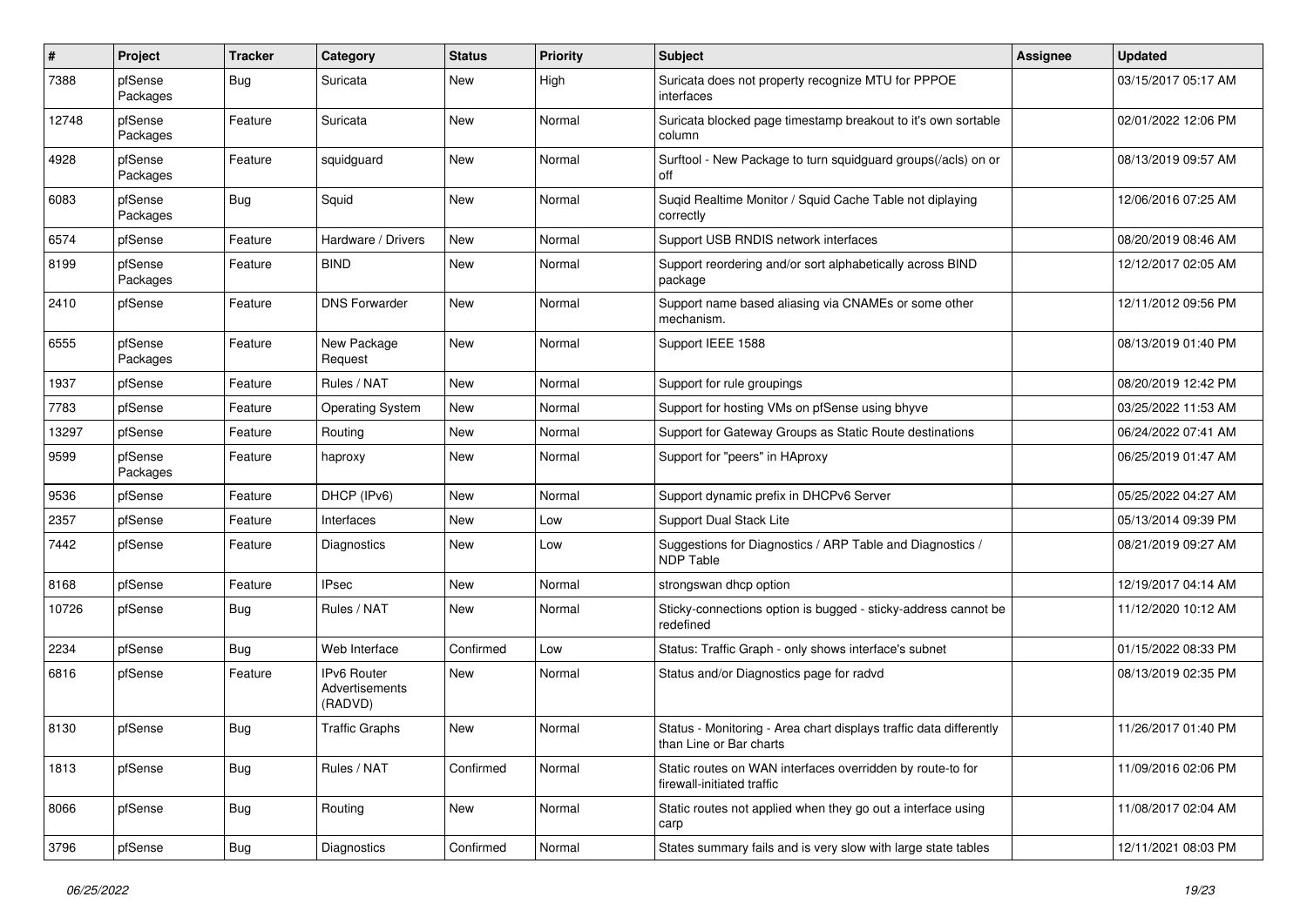| $\sharp$ | Project             | <b>Tracker</b> | Category       | <b>Status</b> | <b>Priority</b> | <b>Subject</b>                                                                                           | <b>Assignee</b> | <b>Updated</b>      |
|----------|---------------------|----------------|----------------|---------------|-----------------|----------------------------------------------------------------------------------------------------------|-----------------|---------------------|
| 10513    | pfSense             | <b>Bug</b>     | Rules / NAT    | <b>New</b>    | Normal          | State issues with policy routing and HA failover                                                         |                 | 04/21/2022 12:39 PM |
| 8313     | pfSense             | <b>Bug</b>     | Notifications  | <b>New</b>    | Normal          | STARTTLS auto detection not working                                                                      |                 | 04/21/2022 12:39 PM |
| 5074     | pfSense             | Feature        | Upgrade        | New           | Normal          | Standard release notes URLs to facilitate GUI viewing before<br>upgrade                                  |                 | 04/21/2022 12:39 PM |
| 10358    | pfSense<br>Packages | Feature        | <b>FRR</b>     | <b>New</b>    | Very Low        | <b>Stage FRR Configuration Changes</b>                                                                   |                 | 03/19/2020 06:48 AM |
| 9288     | pfSense             | Feature        | Authentication | New           | Normal          | SSHGuard add pfSense signature in standard                                                               |                 | 08/14/2019 01:19 PM |
| 11786    | pfSense             | <b>Bug</b>     | Services       | <b>New</b>    | Normal          | SSH incomplete setup and startup fail while recovering XML<br>backup in a fresh install of pfSense 2.5.0 |                 | 04/17/2021 01:36 PM |
| 12491    | pfSense<br>Packages | Feature        | squidguard     | New           | Normal          | squidguard: allow multiple regex                                                                         |                 | 10/28/2021 03:30 PM |
| 5751     | pfSense<br>Packages | Bug            | squidguard     | <b>New</b>    | Normal          | SquidGuard target categories not saved when long "Domain<br>List" is provided                            |                 | 01/10/2016 08:55 AM |
| 11434    | pfSense<br>Packages | Bug            | squidguard     | Feedback      | Normal          | SquidGuard over 1.16.18_11                                                                               |                 | 04/21/2022 12:40 PM |
| 10865    | pfSense<br>Packages | Feature        | squidguard     | <b>New</b>    | Normal          | squidGuard lacks options to send traffic action logs to syslog<br>server                                 |                 | 09/05/2020 01:21 AM |
| 10994    | pfSense<br>Packages | <b>Bug</b>     | squidguard     | <b>New</b>    | Low             | SquidGuard Blacklists Restore Default button does not work                                               |                 | 10/20/2020 12:26 PM |
| 11784    | pfSense<br>Packages | Feature        | squidguard     | <b>New</b>    | Normal          | squidguard auto update blacklist option                                                                  |                 | 04/06/2021 01:53 AM |
| 9286     | pfSense<br>Packages | <b>Bug</b>     | squidguard     | New           | Normal          | squidGuard - Unable to change IP for sgerror.php URL in<br>configuration                                 |                 | 11/13/2019 10:07 AM |
| 9025     | pfSense<br>Packages | <b>Bug</b>     | squidguard     | <b>New</b>    | Normal          | SquidGard + Target categories                                                                            |                 | 10/08/2018 01:00 AM |
| 5646     | pfSense<br>Packages | Feature        | Squid          | <b>New</b>    | Normal          | Squid3 package Authentication Method: Kerberos/AD                                                        |                 | 02/18/2019 05:34 PM |
| 9762     | pfSense<br>Packages | Feature        | Squid          | Feedback      | Normal          | Squid Reverse Proxy Change redir domain(s) to use regex                                                  |                 | 04/21/2022 12:40 PM |
| 7797     | pfSense<br>Packages | <b>Bug</b>     | Squid          | Feedback      | Normal          | Squid Reverse Proxy alternating between destinations                                                     |                 | 04/21/2022 12:40 PM |
| 11200    | pfSense<br>Packages | Feature        | Squid          | New           | Normal          | Squid reverse proxy + multiple ssl certificates                                                          |                 | 12/31/2020 03:50 AM |
| 9774     | pfSense<br>Packages | Feature        | Squid          | New           | Normal          | Squid logs / remote logs                                                                                 |                 | 04/17/2020 06:18 AM |
| 12732    | pfSense<br>Packages | Bug            | squidguard     | <b>New</b>    | High            | Squid https filtering squidguard acl target list - erratic behaviour                                     |                 | 01/26/2022 09:11 AM |
| 12717    | pfSense<br>Packages | Todo           | Squid          | <b>New</b>    | Normal          | Squid 5.x Branch                                                                                         |                 | 01/25/2022 06:24 PM |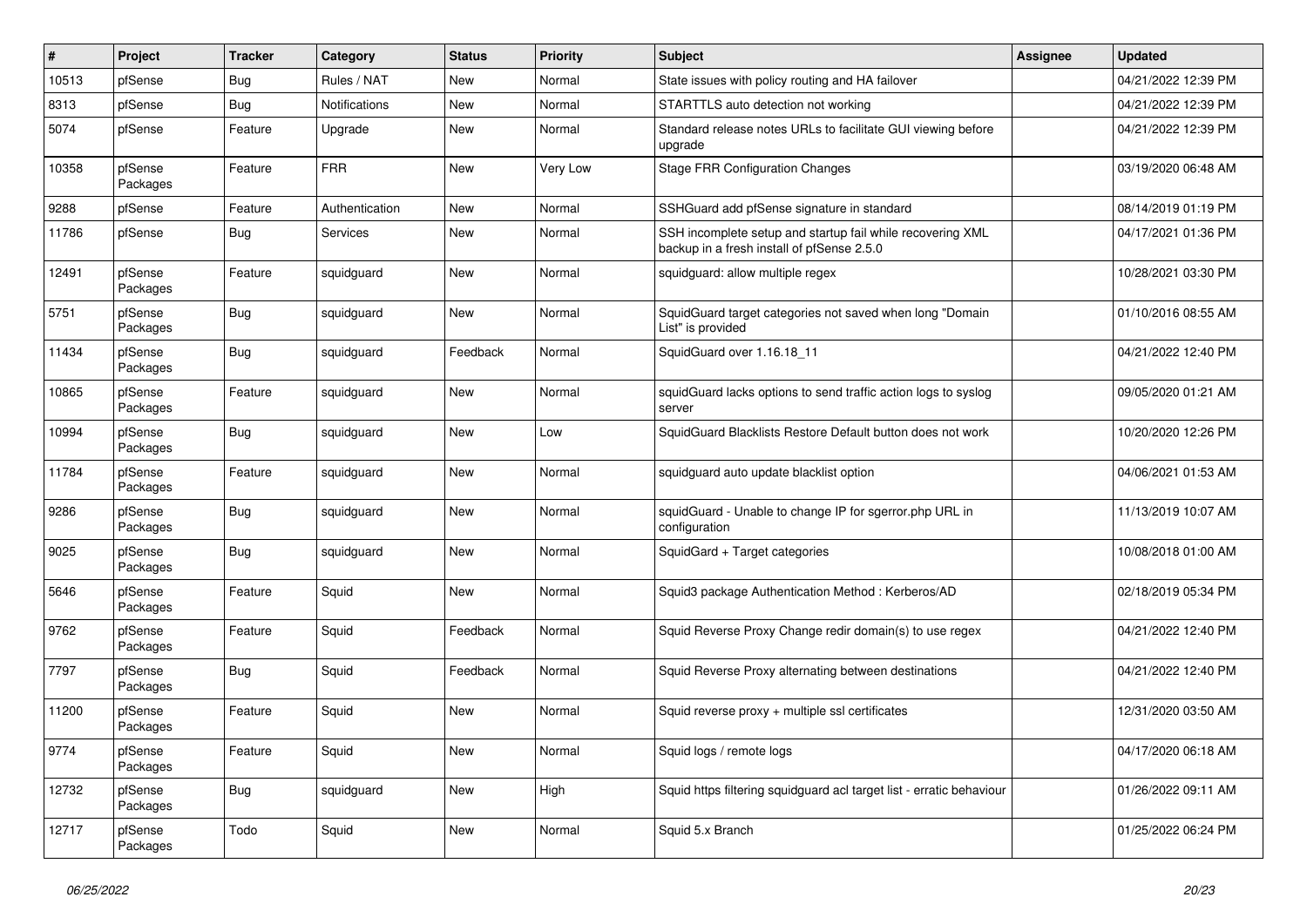| $\sharp$ | Project             | <b>Tracker</b> | Category               | <b>Status</b> | <b>Priority</b> | <b>Subject</b>                                                                                                    | <b>Assignee</b> | <b>Updated</b>      |
|----------|---------------------|----------------|------------------------|---------------|-----------------|-------------------------------------------------------------------------------------------------------------------|-----------------|---------------------|
| 11335    | pfSense             | <b>Bug</b>     | Interfaces             | <b>New</b>    | Normal          | Spoofing the MAC on a LAGG interface does not work for<br>some NIC types.                                         |                 | 01/29/2021 09:10 AM |
| 7683     | pfSense<br>Packages | Feature        | New Package<br>Request | New           | Low             | Splunk Universal Forwarder Package                                                                                |                 | 08/19/2019 02:54 PM |
| 7648     | pfSense             | Bug            | CARP                   | New           | Very Low        | SPAN ports on an interface renders CARP HA inoperative                                                            |                 | 06/14/2017 09:19 PM |
| 7260     | pfSense             | Feature        | Rules / NAT            | <b>New</b>    | Normal          | Source OS / p0f Database Missing Modern Operating Systems                                                         |                 | 04/18/2020 02:25 AM |
| 10277    | pfSense             | <b>Bug</b>     | Web Interface          | <b>New</b>    | Normal          | Sorting the log entries does not use year value                                                                   |                 | 02/24/2020 07:46 AM |
| 7172     | pfSense             | <b>Bug</b>     | DHCP (IPv4)            | <b>New</b>    | Normal          | Sorting by hostname in Services > DHCP Server > LAN should<br>be "natural" (alphanumeric friendly)                |                 | 08/20/2019 03:47 PM |
| 9707     | pfSense<br>Packages | <b>Bug</b>     | pfBlockerNG            | <b>New</b>    | Normal          | Some networks already existing in deny Feeds are not stopped<br>even if existing in custom deny list              |                 | 08/28/2019 10:03 AM |
| 4500     | pfSense             | <b>Bug</b>     | UPnP/NAT-PMP           | Confirmed     | Normal          | Some miniupnp port mappings are not displayed in the Status<br>page                                               |                 | 04/25/2022 12:49 PM |
| 9167     | pfSense             | Bug            | Rules / NAT            | New           | Normal          | Some Important ICMPv6 Traffic Not Allowed by Default Rules                                                        |                 | 08/14/2019 01:00 PM |
| 10436    | pfSense<br>Packages | <b>Bug</b>     | softflowd              | New           | Normal          | softflowd no longer sends flow data after upgrade ( $v0.9.9$ 1 -><br>v1.0.0                                       |                 | 06/07/2022 12:25 AM |
| 12845    | pfSense<br>Packages | Bug            | softflowd              | <b>New</b>    | Normal          | softflowd wrong vlan tag                                                                                          |                 | 02/21/2022 10:40 AM |
| 9895     | pfSense<br>Packages | Bug            | Snort                  | New           | Normal          | snort reinstallation failed                                                                                       |                 | 06/23/2021 08:01 AM |
| 6988     | pfSense<br>Packages | Bug            | Snort                  | <b>New</b>    | High            | SNORT Package PHP memory error                                                                                    |                 | 06/28/2018 10:00 PM |
| 7414     | pfSense<br>Packages | Feature        | Snort                  | <b>New</b>    | Normal          | snort needs automated refresh on ip change                                                                        |                 | 08/20/2019 08:55 AM |
| 7535     | pfSense<br>Packages | Feature        | Snort                  | <b>New</b>    | Normal          | Snort messages filling System / General. Should have its own<br>log.                                              |                 | 02/18/2019 05:29 PM |
| 10606    | pfSense<br>Packages | Bug            | Snort                  | <b>New</b>    | Normal          | Snort Inline stopped working after upgrade to FreeBSD 12.1<br>(network traffic blocked after heavy load randomly) |                 | 05/28/2020 10:06 AM |
| 9289     | pfSense<br>Packages | Feature        | Snort                  | <b>New</b>    | Normal          | Snort enable react                                                                                                |                 | 03/16/2019 09:04 PM |
| 6831     | pfSense<br>Packages | Feature        | Snort                  | New           | Normal          | Snort does not support aliases containing FQDN                                                                    |                 | 07/11/2020 12:51 PM |
| 11579    | pfSense<br>Packages | Feature        | Snort                  | <b>New</b>    | Normal          | Snort alerts or blocks trigger notifications                                                                      |                 | 03/01/2021 03:26 AM |
| 10989    | pfSense<br>Packages | <b>Bug</b>     | Snort                  | New           | Low             | Snort alert page has hidden characters in IPv6 address                                                            |                 | 10/17/2020 04:06 PM |
| 11479    | pfSense<br>Packages | <b>Bug</b>     | snmptt                 | <b>New</b>    | Normal          | snmptt 1.4.2 does not work in daemon mode                                                                         |                 | 02/20/2021 04:37 PM |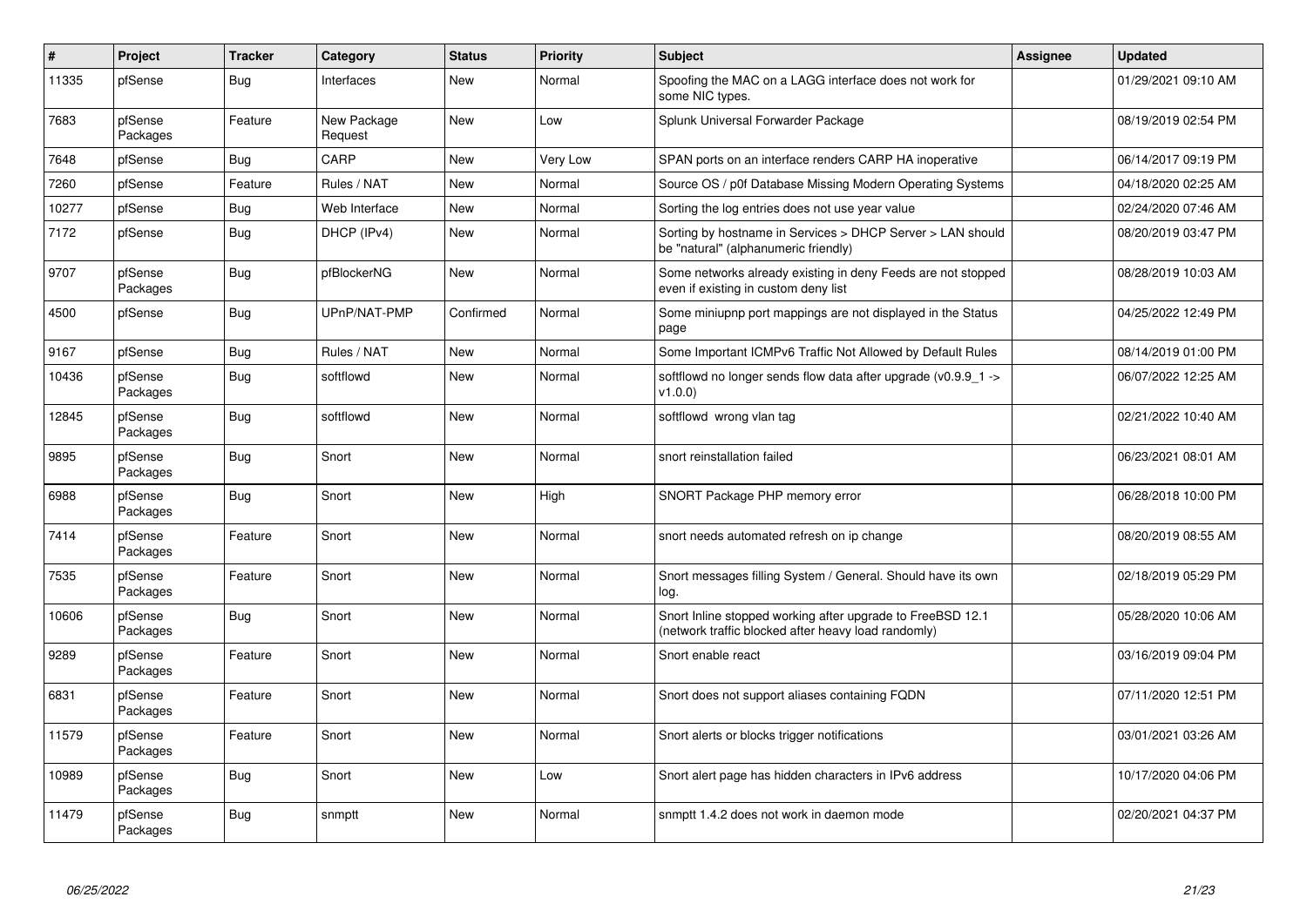| $\pmb{\#}$ | Project             | <b>Tracker</b> | Category               | <b>Status</b> | <b>Priority</b> | <b>Subject</b>                                                                                | <b>Assignee</b> | <b>Updated</b>      |
|------------|---------------------|----------------|------------------------|---------------|-----------------|-----------------------------------------------------------------------------------------------|-----------------|---------------------|
| 11411      | pfSense<br>Packages | Feature        | New Package<br>Request | New           | Normal          | Smokeping as a default latency measurement tool                                               |                 | 02/12/2021 09:29 PM |
| 12369      | pfSense<br>Packages | Feature        | Mail report            | New           | Low             | Skip If No Content issue                                                                      |                 | 09/14/2021 06:40 AM |
| 12789      | pfSense<br>Packages | Feature        | ACME                   | <b>New</b>    | Very Low        | Show expiration date of certificates in the ACME package list                                 |                 | 02/14/2022 09:20 AM |
| 9574       | pfSense             | Feature        | Package System         | New           | Normal          | Show changelog at package upgrade                                                             |                 | 06/02/2019 04:35 AM |
| 2049       | pfSense             | Feature        | Rules / NAT            | New           | Normal          | Show Auto Generated Rules and Use them to turn features<br>on/off when applicable             |                 | 08/20/2019 03:37 PM |
| 4292       | pfSense             | Feature        | <b>RRD Graphs</b>      | New           | Normal          | Show 95th Percentile for IPv6 Traffic in RRD Graphs                                           |                 | 01/25/2015 02:24 PM |
| 6500       | pfSense             | Feature        | Package System         | New           | Normal          | Should be a way to determine which packages are available<br>without having to update/install |                 | 06/17/2016 05:34 PM |
| 1219       | pfSense             | Feature        | Developer Tools        | <b>New</b>    | Low             | Ship DTRACE enabled kernels in the images                                                     |                 | 07/26/2017 03:14 AM |
| 10584      | pfSense             | <b>Bug</b>     | Hardware / Drivers     | New           | Normal          | SG-3100 with M.2: shutdown instead of reboot                                                  |                 | 07/21/2020 03:08 AM |
| 13206      | pfSense Plus        | Bug            | Hardware / Drivers     | New           | Normal          | SG-3100 LED GPIO hangs                                                                        |                 | 06/11/2022 07:01 PM |
| 11871      | pfSense Docs        | Correction     | Products               | New           | Normal          | SG-2100 must be manually power cycled after installation                                      |                 | 10/07/2021 02:19 PM |
| 3087       | pfSense             | Feature        | Web Interface          | New           | Normal          | Setup Wizard does not include IPv6 options for interfaces                                     |                 | 07/10/2013 06:19 PM |
| 5080       | pfSense             | Feature        | DHCP (IPv4)            | <b>New</b>    | Normal          | Settings tab under Services>DHCP Server                                                       |                 | 08/13/2019 12:53 PM |
| 11870      | pfSense             | Regression     | Interfaces             | <b>New</b>    | Normal          | Setting MTU on VLAN does not set MTU on parent interface in<br>2.5.1                          |                 | 05/02/2021 05:48 AM |
| 4428       | pfSense             | Bug            | Interfaces             | Confirmed     | Normal          | Setting media option on em(4) leads to infinite link cycling                                  |                 | 07/06/2016 12:45 AM |
| 11490      | pfSense<br>Packages | Bug            | Service Watchdog       | New           | Very Low        | Service Watchdog - Impacts Reboots and Package Updates                                        |                 | 02/22/2021 12:07 PM |
| 10802      | pfSense             | Feature        | DHCP (IPv4)            | New           | Very Low        | Seperator for DHCP Static Mapped leases                                                       |                 | 07/31/2020 10:30 AM |
| 9680       | pfSense             | Feature        | <b>DHCP Relay</b>      | <b>New</b>    | Normal          | Seperate DHCP Server and relay per interface                                                  |                 | 02/27/2020 10:47 AM |
| 13292      | pfSense<br>Packages | Feature        | <b>ACME</b>            | New           | Normal          | Separator                                                                                     |                 | 06/21/2022 12:06 PM |
| 11324      | pfSense             | Feature        | Logging                | New           | Normal          | Separate syslog "Remote log servers" Parameters                                               |                 | 01/27/2021 10:47 AM |
| 9700       | pfSense<br>Packages | Feature        | Squid                  | Feedback      | Normal          | Secure Squid HTTPS Proxy                                                                      |                 | 01/25/2022 06:39 PM |
| 9717       | pfSense             | Feature        | Web Interface          | New           | Low             | Search box for pfsense?                                                                       |                 | 07/05/2020 02:14 PM |
| 13179      | pfSense<br>Packages | Feature        | pfBlockerNG            | New           | High            | Search based on CIDR                                                                          |                 | 05/17/2022 09:45 AM |
| 8929       | pfSense             | Feature        | Web Interface          | New           | Normal          | Scroll bar css dark theme                                                                     |                 | 08/14/2019 12:16 PM |
| 3424       | pfSense<br>Packages | Feature        | New Package<br>Request | New           | Normal          | SCEP server                                                                                   |                 | 08/13/2019 10:02 AM |
| 7385       | pfSense             | Todo           | Web Interface          | New           | Normal          | Sanitize PHP includes                                                                         |                 | 08/13/2019 03:22 PM |